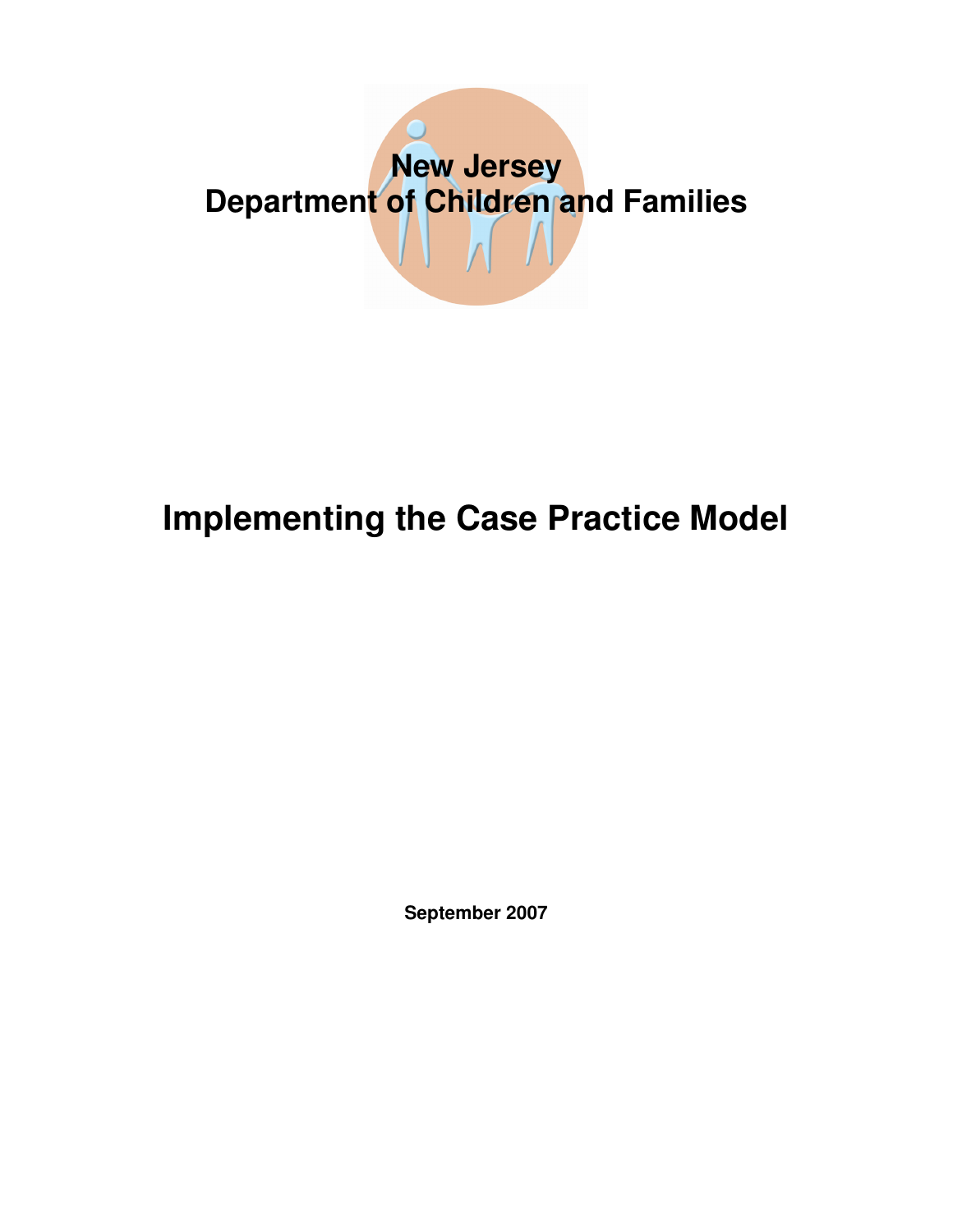### **Table of Contents**

| The Six Prongs of CPM Development                                |
|------------------------------------------------------------------|
|                                                                  |
|                                                                  |
|                                                                  |
|                                                                  |
|                                                                  |
| 6) Enhanced Planning and Coordination between DYFS and DCBHS  14 |
|                                                                  |
|                                                                  |
|                                                                  |
|                                                                  |
|                                                                  |
|                                                                  |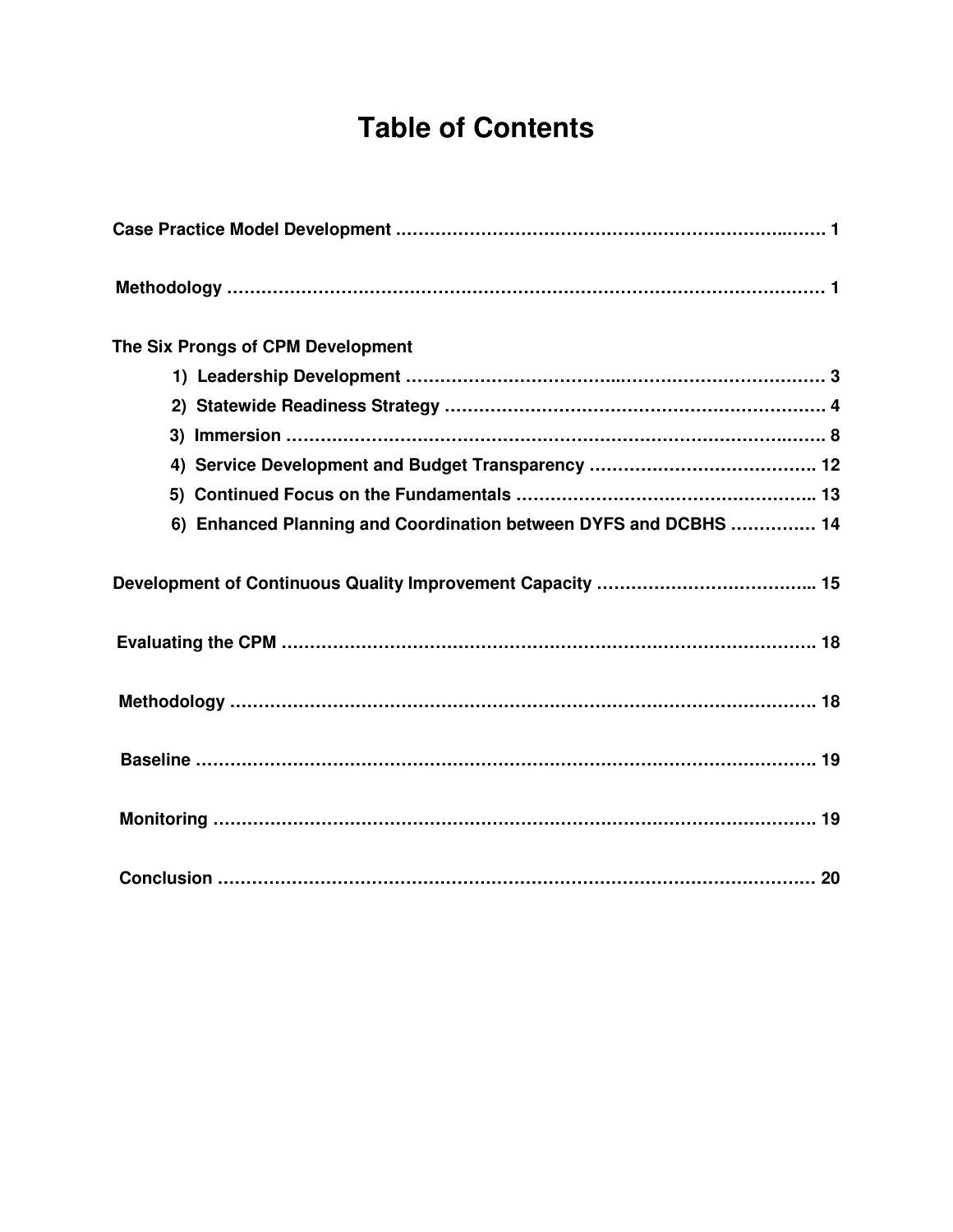*The family engagement model of service delivery is not just a defined process with a set of policies, procedures and skills for staff to be taught and implement. It is more of a philosophy and a mindset that affects our thoughts and behaviors in our relationships with the families we serve. DYFS has historically been perceived by some of our families, service providers and the general public as a powerful agency who determines who, what, where, when, why and how families will respond to our intervention…[The challenge] as we implement the new Case Practice Model [is to] move from a case management manner of service delivery to a strengths-based, family-centered, child focused approach [and] the critical shift from power over our families to power sharing with them.*

DYFS Atlantic-Cape May Staff

The heart of the reform of the New Jersey child welfare system lies in implementing the Case Practice Model (CPM) and making it come alive on the ground in the daily experience of the children and families who depend on the Department of Children and Families' (DCF) Division of Youth and Family Services (DYFS) for safety and services.

#### **Case Practice Model Development**

Implementation of the CPM requires both broad and deep strategies. DCF will utilize a six prong approach:

- 1) Leadership Development
- 2) Statewide Readiness Strategy
- 3) Immersion
- 4) Service Development
- 5) Continued Focus on the Fundamentals
- 6) Enhanced Planning and Coordination between DYFS and Division of Child Behavioral Health Services (DCBHS)

#### **Methodology**

In December 2007, after a process seeking broad public input through a series of regional stakeholder forums, the DCF finalized its written CPM for the child welfare work that is the mission of DYFS. DCF then worked with DYFS leadership to disseminate the model throughout DYFS' 47 local offices and began a planning process for implementation – spearheaded by the 12 area directors; their assistant regional administrators, designated as the point people in each area for implementation of the CPM; the directors of adoption, resource families, child health and adolescents; and community agencies, using quality analysis and information. Throughout the spring, the directors, managers and staff worked intensively to achieve the goals set forth in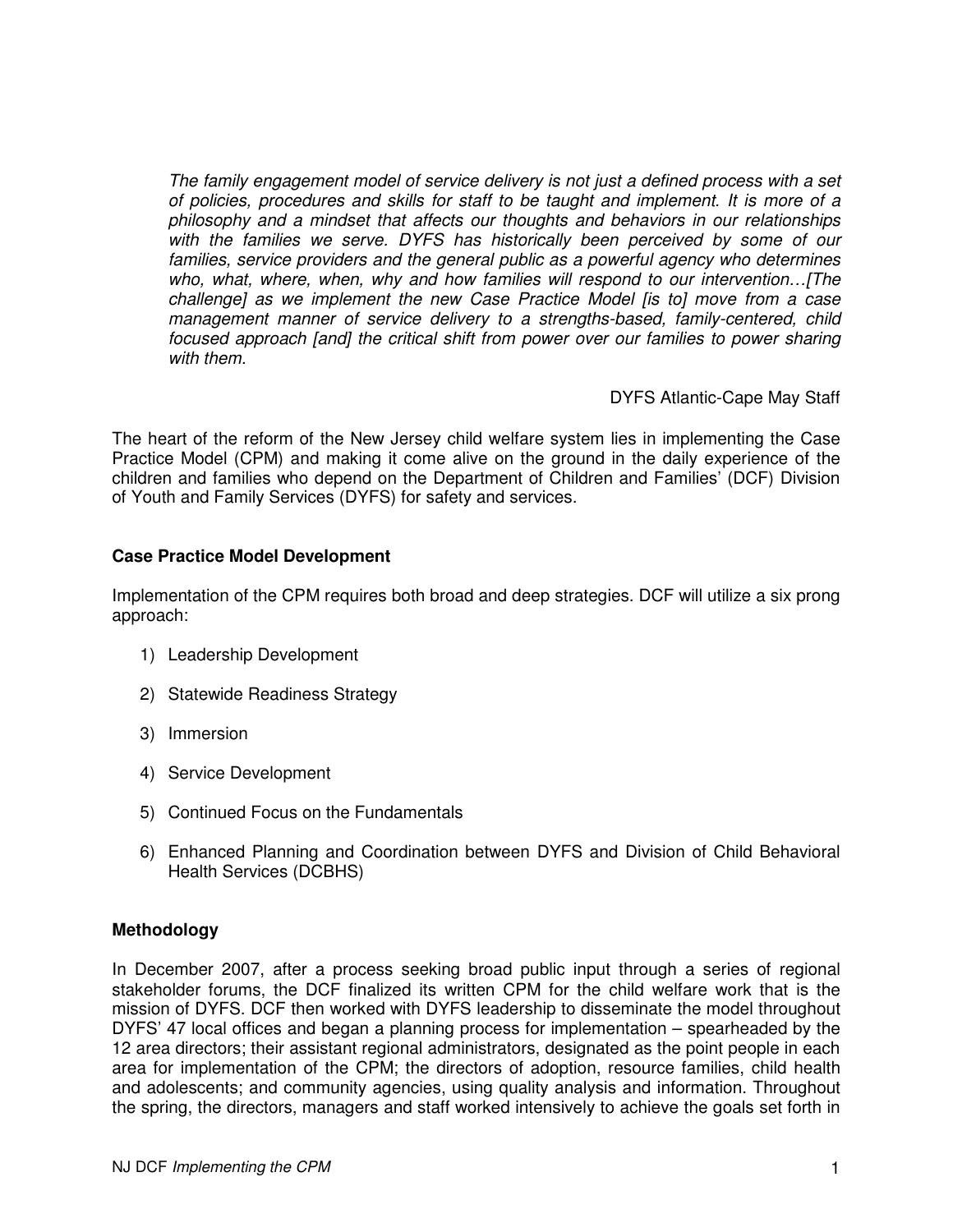*Focusing on the Fundamentals* in order to lay the groundwork for beginning implementation of the CPM. Those goals included:

- Hiring sufficient caseload carrying and supervisory staff to meet the needs of each office.
- Facilitating the training of staff, including pre-service, investigatory, and supervisory (as applicable) as well as concurrent planning and New Jersey Spirit training for all staff.
- Intensive caseload management to ensure progress in meeting the caseload standards set forth in the Modified Settlement Agreement (MSA).
- Focus on improving permanency practice including the roll out of 10 concurrent planning sites each with important new process steps.
- Continued focus on adoption practice including realignment of children with adoption goals with the newly established adoption staff and work towards challenging adoption finalization targets.
- Increased focus on resource family recruitment, particularly the home study application process and the need for coordination with licensing, in order to meet aggressive new family recruitment targets.

The directors, managers, and their staff made measurable progress with respect to these goals by June 2007. The basics are beginning to be addressed successfully, while much more work in each of these areas remains. The leadership has expanded its attention to address the need for a CPM implementation plan that balances the continued focus on fundamentals and real capacity constraints with the hunger in the field for embracing a new way of doing business, as well as the desire of DCF leadership to move forward the work that is the heart of the reform – and holds the most promise for changing the experience of children and families.

Learning from the successes and mistakes made by other jurisdictions and New Jersey's own history, DCF knew the process had to begin with concerted outreach to the field. The area directors (ADs) and their assistant regional administrators spearheaded an intensive process that began with a series of focus groups of staff, stakeholders and families to discuss the CPM. They selected a typical case in each area to frame their discussions and keep it concrete. As delegates from their areas, they came together for a two-day retreat devoted to CPM implementation. They were joined by the directors of resource families, adoption, child health and adolescents, quality analysis and information, and the Division of Children's Behavioral Health Services (DCBHS) – who had also done intensive work with staff to understand their role in implementing the CPM. That group spent the first day with the DCF Commissioner, DYFS executive management and the Policy and Planning staff. The remainder of the DCF executive management team joined on the second day. The delegation from DCBHS included System of Care community agencies well versed in child and family-centered practice. The end result was a rich assessment of the existing state of practice, including identification of opportunities for innovation, pockets of promising practice, and barriers to implementation. They all agreed to return to their areas, divisions and units and think hard with their staff and stakeholders about how to implement the CPM, which has resulted ultimately in this statewide plan.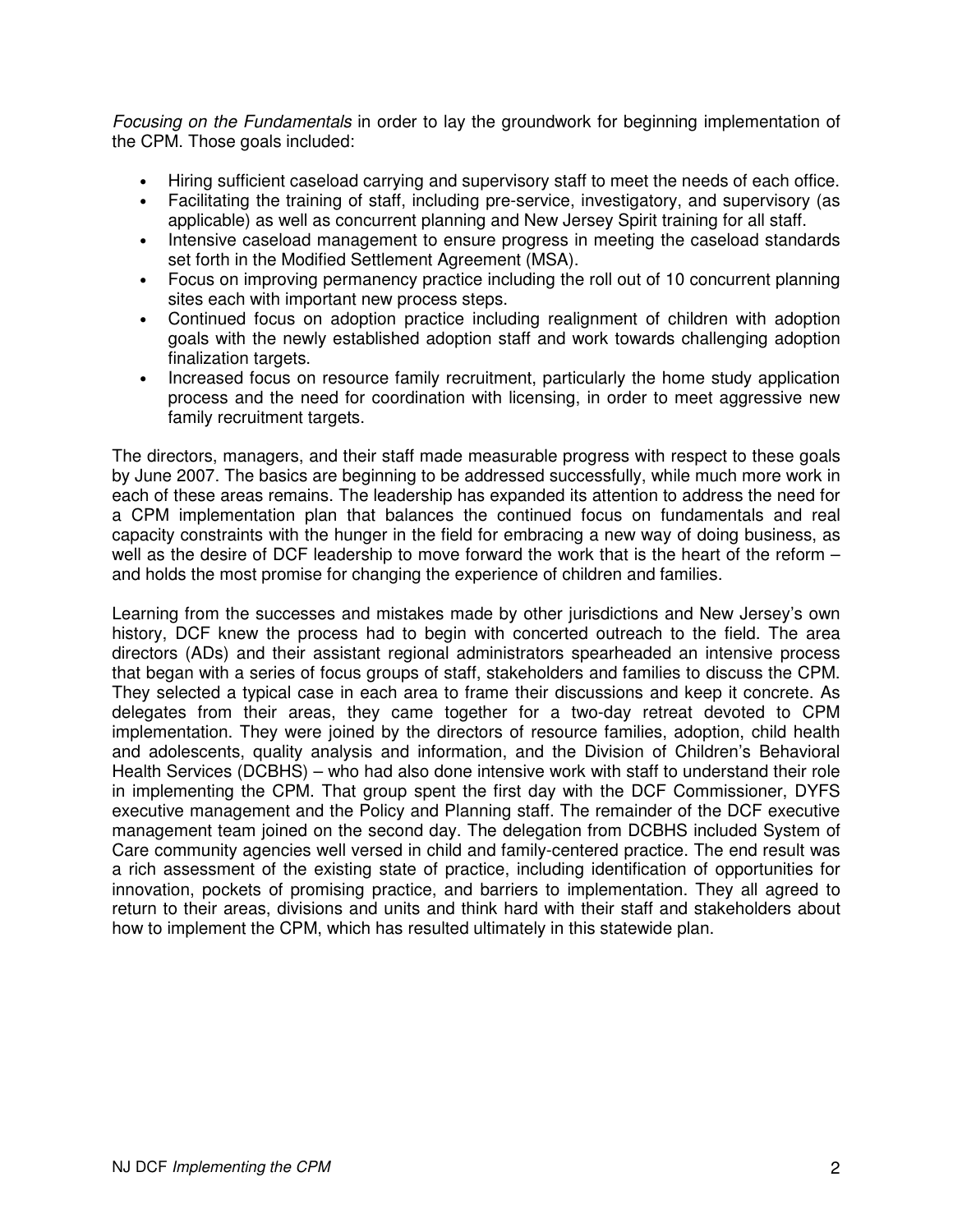#### **The Six Prongs of CPM Implementation**

#### **1) Leadership Development**

The launch into the case practice implementation process will begin with a Leadership Summit in fall 2007, building on the work of the previous months to broaden and develop the reform leadership team and engage that team in planning the implementation of the CPM.

In examining reform efforts in New Jersey and elsewhere, it is clear that it is critical to engage leadership at the start, immerse them in the principles of the new practice, and secure their buyin. As previously seen in New Jersey, it has been a common mistake to attempt to seed reform only in pre-service training for new DYFS workers, or the equivalent. The result is a wave of new staff who have been trained using different principles and practices than their supervisors, as well as their supervisors' supervisors, managers, and so on. Because the new staff training does not fit the culture in the offices, it quickly becomes subverted when the new staff begins to practice – they cannot carry the reform on their own. Sound reform requires a cultural change in an office, and that starts with leadership.

To that end, New Jersey began its process of engaging leadership early. Throughout the first year, DCF has cultivated the role of its DYFS ADs. DYFS' statewide operations are divided into 12 areas, each led by an AD. There are also directors of practice for resource families, adoption, child health and adolescents, and quality analysis and information. Previously, these roles were largely administrative – they did not develop policy or strategy and they were expected only to implement what came from central office leadership. As part of its *Focusing on the Fundamentals* approach, the DCF executive management team made a commitment to the directors to engage them in the decision-making and leadership of the reform. DCF leadership also set up an aggressive meeting schedule where directors came together with central office leadership every other week for at least half a day. Central office leadership also made critical data available to each director with supports to ensure they knew how to use it. Central office also worked hard on team building with the directors, first on achieving clarity around their role development and then on the need to roll out supports to make their leadership effective. To that end, over the past year, DCF built a team in each area office, led by the AD, which includes an assistant regional administrator and a team of experienced technical assistance staff: point people in critical areas of practice including concurrent planning, resource families, adoption, and continuous quality improvement. DCF made similar investments with the directors of DCBHS, Prevention, adoption, resource families, child health and adolescents, and quality analysis and information. The directors participated in the strategy development which resulted both in the *Focusing on the Fundamentals* and the Modified Settlement Agreement (MSA), and they were responsible for driving out the initial fundamental reforms, which in the first 18 months consisted predominantly of: hiring new staff; effectuating training and re-training of all of their staff; balancing caseloads; recruiting new resource families; and achieving aggressive targets for adoption finalization.

Leadership in a public system this large extends beyond the directors to each local manager in the public agency and to their natural partners in the community across the state. While the number of local offices in New Jersey has continued to fluctuate with changing demographics, at the time of this writing, DYFS has 47 local offices. As part of its leadership development strategy, the DCF executive management worked hard not only to incorporate the directors into the leadership group but then to extend that ownership to the local office managers. That process has necessarily taken longer and is continuing. Intensive work with the local office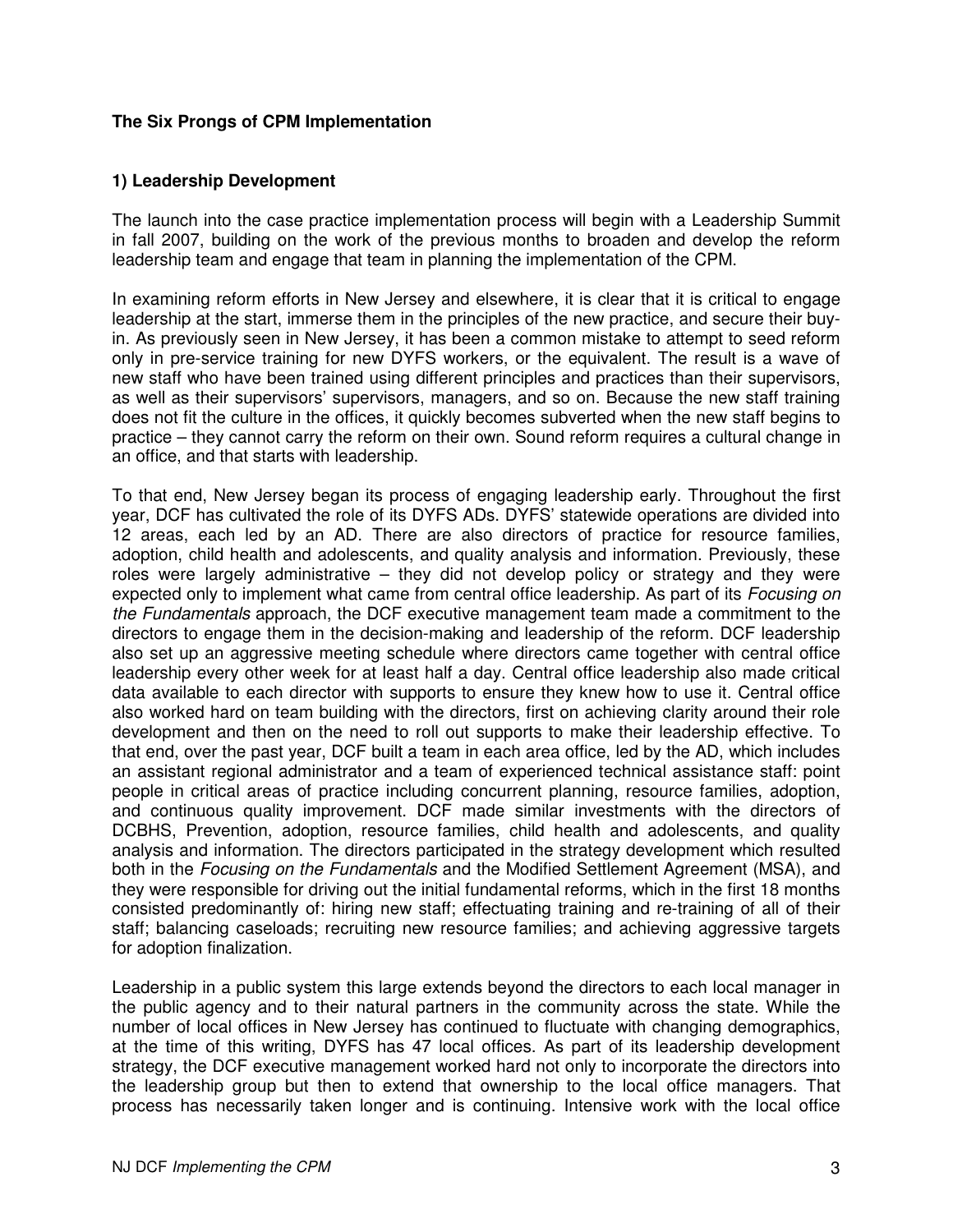managers began in the second half of 2006 as DCF leadership began to meet with the office managers in smaller groups in series of four regional meetings. Those proved to be productive forums for the exchange of information, strategies and challenges – and resulted in a strong level of ownership around the goals set forth in both *Focusing on the Fundamentals* and the MSA. As local DYFS managers began to consider their recommendations for effectively embedding the CPM in their work with children and families, many drew upon the experiences of community agencies and DCBHS System of Care providers whose commitment to family engagement has been modeled in many instances over many years.

Building on the intensive CPM planning work completed by the DYFS leadership in the first six months of 2007, the next step is to engage that leadership – and the leadership of DCBHS, Prevention and Central Operations – in a Leadership Summit to take place in fall 2007. The Leadership Summit will be jointly led by DCF executive management and a team from the Child Welfare Policy and Practice Group (CWPPG), which led Alabama's model child welfare reform effort and monitored Utah's successful implementation of its reform commitments over the past seven years. Also joining the Leadership Summit will be representatives from DCF's University Training Consortium, who will play a critical role in statewide training delivery. The summit will provide both an opportunity to mark the "kick-off" moment for the implementation of the CPM and the opportunity to begin to embed common language and principles across the state with a sense of shared mission across divisions within DCF.

#### **2) Statewide Readiness Strategy**

New Jersey commits to pursue a broad strategy to seed family engagement training and practices throughout the state as an essential step in CPM implementation. Even as DCF begins to develop its own model sites where the CPM can be embraced in its entirety through an immersion strategy (see below), the remainder of DYFS' statewide operations will begin to refine the core skills of teaming and engaging at the heart of the CPM. The intensive planning work with the DYFS areas during the first six months of 2007 surfaced unanimous demand for training related to the CPM, beginning with very fundamental information related to engaging families and the basics of developing a practice driven by family meetings. New Jersey's review of previous work by the CWPPG suggests that their training curriculum developed for Utah, *Developing Strength Based, Individualized Child and Family Practice*, contains a module on *Developing Trusting Relationships with Children and Families*. That module includes:

- Overview of the skill for building a trusting relationship
- Understanding the cycle of need, challenge model and the five stages of change
- Working through resistance
- Use of solution focused questions
- Assessing your relationship with a family
- Developing and using a plan to build a trusting relationship

CWPPG has also developed a rich curriculum entitled *Making Visits Matter*, which takes the important and necessary practice of child and family visits and reframes them in an intensive family engagement, family meeting model of practice. That curriculum includes the following:

- Identification of the purposes in visiting and the value of partnership in worker visits with children and families
- Development of strategies to support effective working agreements for visiting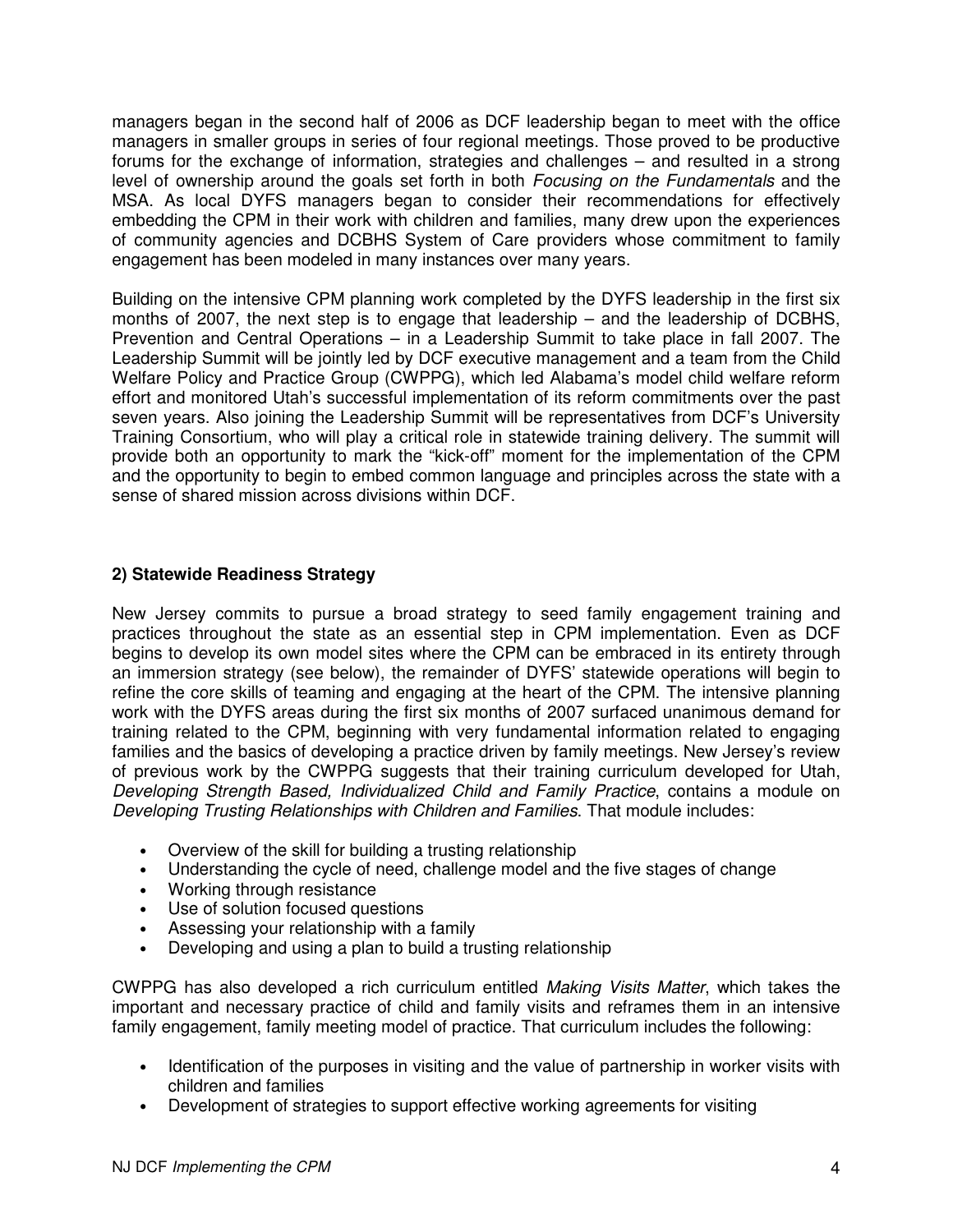- Identification of and practice in safety assessment during visits, including observation and interviewing information
- Individualization of visiting techniques and observations based on developmental considerations, case progress and key decision points in work with children and families
- Tracking and adaptation of case plan goals, tasks and accomplishments
- Development of worker engagement strategies with children, families, and caregivers
- Development of strategies to support team building during visits to promote progress and stability for children and families

These two courses together meet the need to engage staff both conceptually in the principles of family engagement while giving them a concrete set of tools for beginning to practice those principles in the context of a very important area of practice. Through December 2007, DCF leadership will work closely with CWPPG to revise these curricula to make them consonant with New Jersey practice and to ensure they form a holistic whole.

Concurrently, DCF proposes to build the infrastructure necessary to deliver this training statewide. The challenges on this front are formidable. DCF estimates that approximately 4000 staff will need to be trained and each will need to receive a minimum of 40 hours of training in 2008. This training will be delivered by the University Training Consortium and the DCF Training Academy, beginning in January 2008, after trainers are certified by CWPPG and DCF through the fall. Those trainers will be members of regional training teams which will include representatives from the:

- DCF Training Academy;
- University Training Consortium (which will also include trainers who have a proven track record in delivering DYFS training with a family-centered focus, including concurrent planning trainers, adoption trainers, etc.);
- A DYFS central office CPM technical assistance group;
- Local providers with philosophically similar training capacity (examples include some of the local CMOs who have strong family engagement practices and training capacity and some providers who have demonstrated commitment to family centered practice and experience with family engagement training); and
- CWPPG team member(s).

One of these groups, the central office CPM technical assistance group, is currently under development and will focus on providing central office support to the field on the difficult work of embedding the new CPM in our work. That group will be led by the DYFS deputy director.

The broad membership in the regional training teams serves several purposes. First, there is the very practical necessity of developing sufficient training capacity to meet the needs of thousands of staff, and that means there will need to be a large number of trainers. No one source can deliver all of those trainings – but these five sources together will provide a rich group with varied experiences and backgrounds. Over the past several years, New Jersey has invested in a wide variety of trainers and trainings – the next step is to build that capacity into a consonant whole. Second, seeding each group with CWPPG trainers leverages their expertise while ensuring New Jersey develops its own capacity to train on the CPM going forward.

Beginning in fall 2007, CWPPG trainers will work in a "train the trainer" model to develop each regional training team. The first step will be to identify the members of the training teams. Each regional training team will train as a group together so that they develop into a team. That training will be intensive but could take as many as 15 to 25 full days as it will need to cover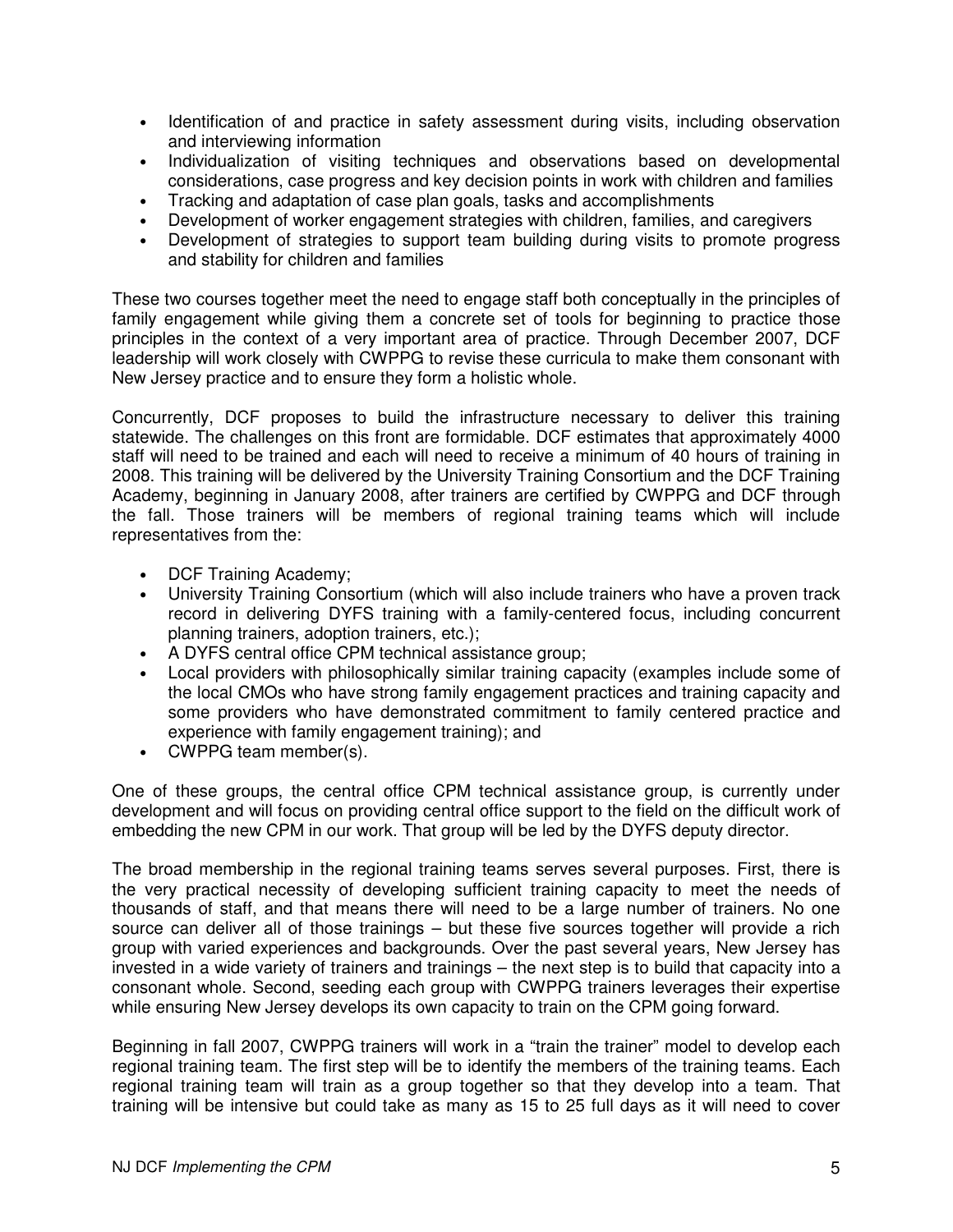both the substance of the training and training in training. It is critically important to engage community providers in this process; therefore the schedule may need to be adjusted to accommodate their needs. It will be important not to skimp in the development of these regional training teams. On the ground, they will be one of the most important deliverers of the CPM – they need to know it, own it and have the skills to deliver it. The expectation is that there will be approximately four regional training teams, but that number is still in development. The end number will depend on the assessment of capacity balanced against the need. DCF anticipates that the training of the regional training groups will need to be sequenced – in other words, that there is not sufficient capacity to launch all four at the same time and do that well (the groups would be too large to do them all together and there are strong advantages to training each team as a group). In prioritizing, CWPPG and DCF executive management will think through the need to support the immersion areas and the statewide training. The expectation is that the regional training teams will be trained and ready to go by the end of December 2007.

In parallel, the CWPPG, DCF leadership and identified leadership from the other training groups (including the Consortium) will be working on the logistics of the training delivery system for 2008. This group will develop the statewide training schedule which will balance the needs of each area in the context of ensuring staff coverage to continue the important work in the field. They will also identify training sites throughout the state which minimize travel strains for staff. The training consortium is ideally positioned to facilitate both location identification and enrollment. The partners in the Consortium are strategically located throughout the state and each has excellent training facilities available. DCF has an existing Web-based enrollment tool that will facilitate statewide enrollment. DCF utilized a tool to facilitate New Jersey Spirit training and found it worked well.

Statewide training on the CPM implementation (*Family Engagement* and *Making Visits* Matter) is planned to begin in January 2008 and roll out statewide over the course of 2008. Over 1,100 days of training (assuming a class size of 25) will need to be scheduled and delivered. This training estimate is conservative – and additional training demands are likely to be identified during the planning process. For example, depending on the timing of the development of potential provider partnerships, community provider staff will also need to receive training. DCF and CWPPG will work closely together to strategize the grouping of trainings. The first three regional training teams developed will need to focus on supporting the development of the Immersion Sites (see below). Training will be staggered as follows:

- Meeting the immediate needs of the Immersion Sites
- Training field leadership the managers and casework supervisors responsible for bringing the change in practice to each of their offices
- Prioritizing training for the staff in the unit in each office designated as the lead unit for that office in beginning the practice change
- Balancing the need to leverage capacity geographically to ensure the most efficient use of trainer time; and
- Ensuring the least level of disruption in service delivery.

While areas will be prioritized, the goal is to ensure all designated DYFS staff will have completed this CPM training in 2008.

Selecting sites as part of the statewide readiness strategy will also require attention to the following areas: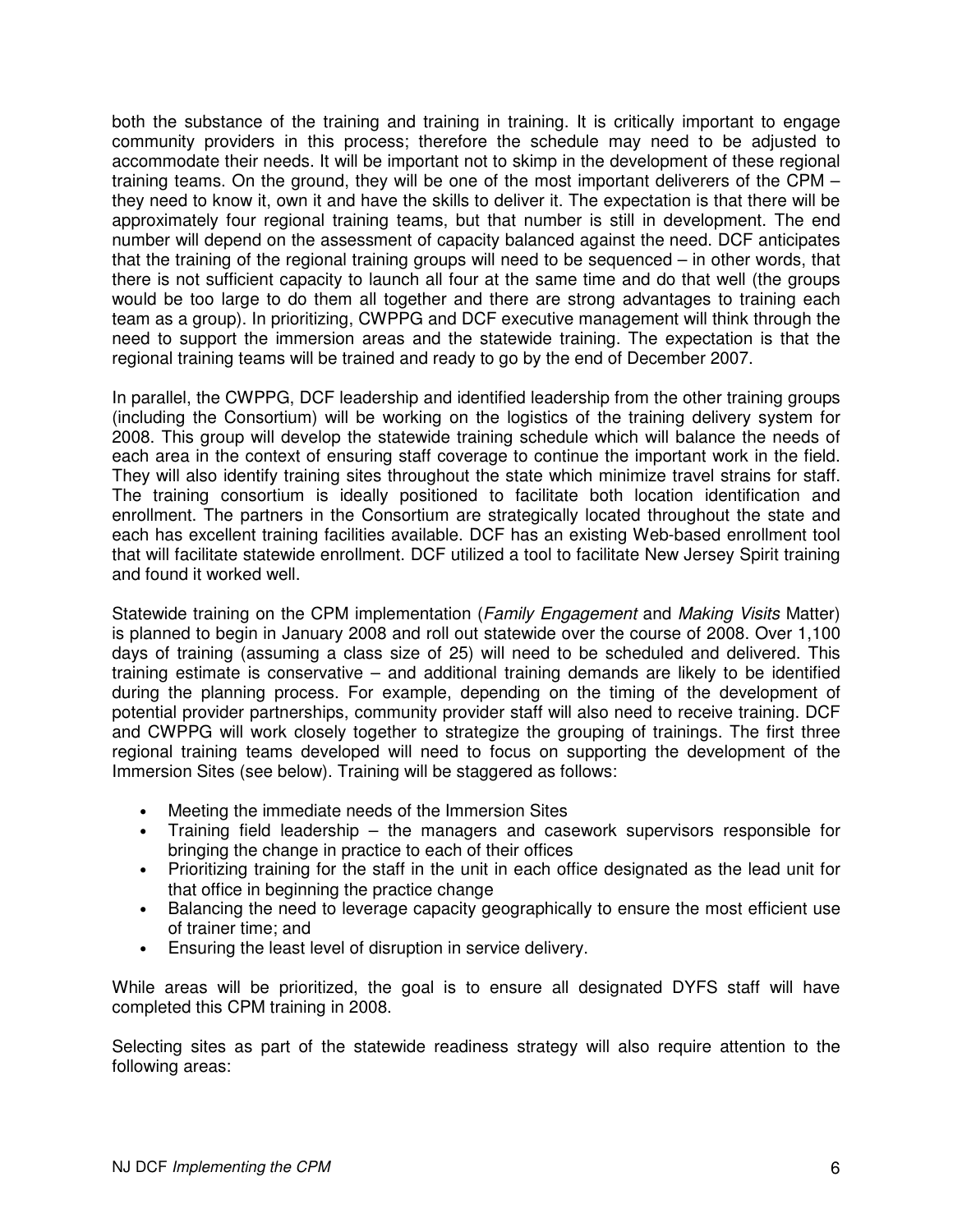- Alignment of investments and efforts in the development of DYFS concurrent planning sites with the CPM.
- Alignment and incorporation of existing tools, including structured decision-making (SDM) and safety and risk assessments into the full CPM practice.
- Continued reflection and iterative revisions of existing training to ensure consonance with the CPM training (including pre-service, investigator, and supervisor training).
- Launching of DYFS-DCBHS reform pilot areas, which will feature unified care coordination among DCBHS providers, the establishment of primary case management for youth involved with both divisions, and the deployment of clinical staff from the local DCBHS care coordination agency into DYFS offices to support coordinated planning.
- The implementation of Differential Response.
- On-going contract assessment and re-assessment to align services and deliverables with the CPM and the continued development of business infrastructure to better support the field in delivering on the promise of the CPM.
- Continued development of quantitative and qualitative tools available to the field to further support the CPM.
- The pace and progress of establishing child abuse prevention and family support services in a given area under the auspices of the Division of Prevention and Community Partnerships, including Family Success Centers, School-Based Youth Services and Home Visitation programs.
- Recognition of the challenges associated with the rollout of New Jersey Spirit and tempering demands on staff depending on absorption of the impacts of the new system.
- Concurrent development of the Child Health Units in order to provide local capacity to integrate robust health planning into the CPM. We will build Child Health Units in all DYFS local offices. Staffing levels vary within each Child Health Unit and are based on the number of children in out of home placement served by an office. DCF firmly commits to the establishment of five fully operational Child Health Units by December 2007, and plans to do so in Sussex (1 office); Hunterdon (1 office); Bergen (2 offices); Passaic (1 office). By June 2008, we plan to have Child Health Units established in: Sussex (1 office); Hunterdon (1 office); Passaic (1 office); Hudson (3 offices); Cumberland (2 offices); Warren (1 office); Somerset (1 office); Middlesex (3 offices); Union (1office); Mercer (1 office); Monmouth (1 office). And we plan to have Child health Units established in the remaining DYFS local offices by December 2008.
- Expansion of health care services to ensure children's access throughout the state.
- Continued development of resource family recruitment and retention strategies.
- Integration and attention to other key stakeholder demands, most notably, the Federal Child and Family Service Reviews.

This list is not exhaustive but it is intimidating. All of these areas of practice are important. Several are underway but will need continued support and on-going work to ensure alignment with CPM implementation. And in each area, the work will need to be triaged as it cannot all be undertaken efficiently and effectively concurrently.

This statewide readiness strategy will continue to grow and evolve to meet the needs of the children and families of New Jersey. In January 2008, beyond the first four DYFS Immersion Sites, all other local DYFS offices will pilot the implementation of the CPM in an aspect of their work. Some will begin that work at the start of 2008 – but a few offices will first need to continue focusing on the fundamentals of lowering caseloads and tackling their targets for improved performance before they begin. Flexibility will be critical in order to identify organizational development needs and redirect resources and support as needed.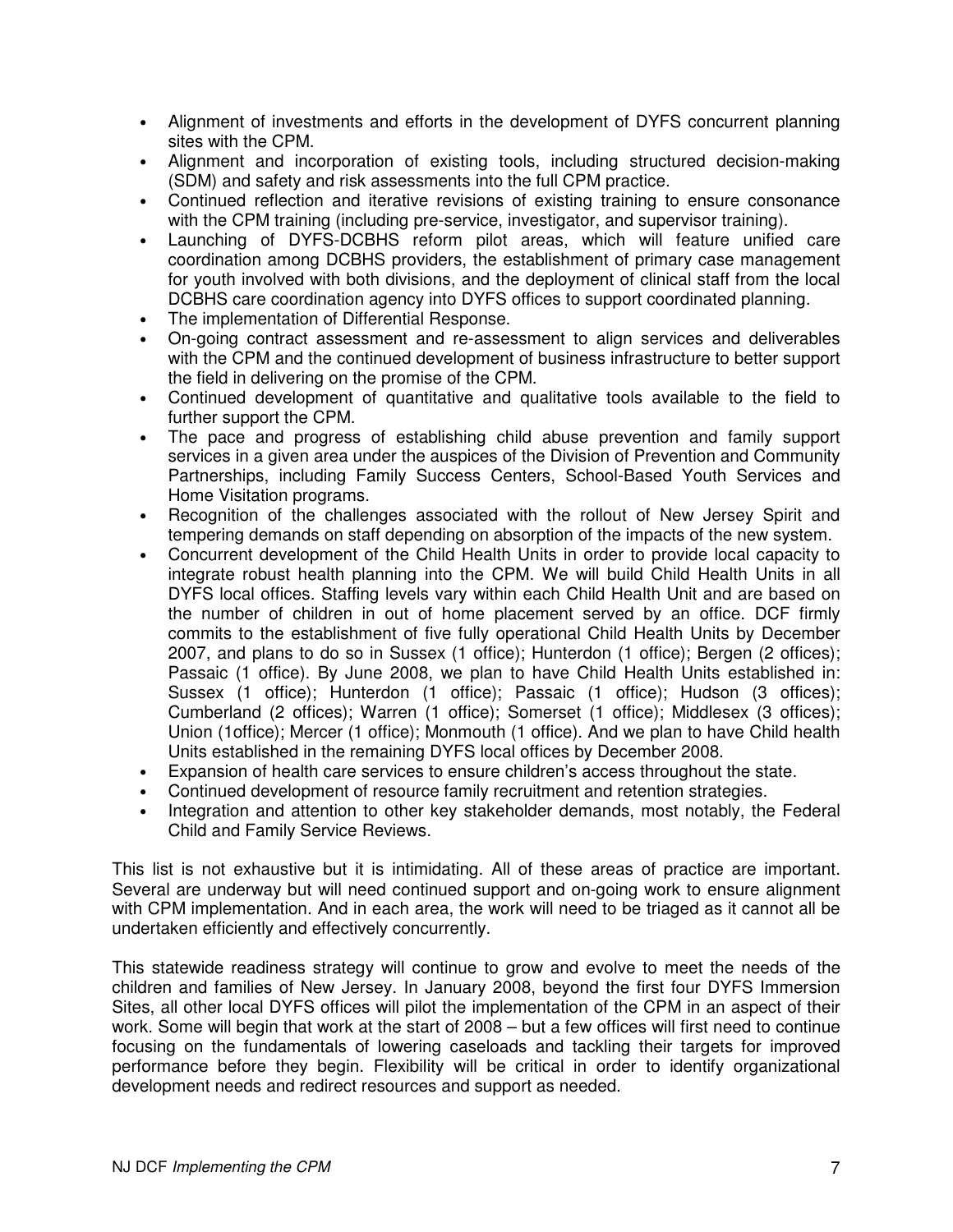#### **3) Immersion**

Even as New Jersey pursues a broad strategy to seed family engagement training and practices throughout the state, DCF needs to begin to develop its own model sites where the CPM can be embraced in its entirety. To that end, beginning in January 2008, DCF will launch an intensive CPM immersion process in four DYFS offices – Bergen Central, Burlington East, Gloucester West and Mercer North. Immersion will be an intensive process which will include:

- Training for all staff members in those sites
- On-site coaching provided by CWPPG staff with DCF technical assistance partners
- Concurrent development of the local provider partners
- Service inventory and expansion
- Development of the infrastructure including the capacity to schedule and facilitate family team meetings

Coaching and training at the Immersion Sites will be time intensive. DCF leadership will work with CWPPG to adapt the full Utah curriculum, *Developing Strength Based, Individualized Child and Family Practice*, for New Jersey. The expectation is that adaptation will be completed so that training can begin in January 2008. That training will cover the following topic areas:

Developing trusting relationships with children and families

- Overview of the skill for building a trusting relationship
- Understanding the cycle of need, challenge model and the five stages of change
- Working through resistance
- Use of solution focused questions
- Assessing your relationship with a family
- Developing and using a plan to build a trusting relationship

The basics of creating and supporting family teams

- Identifying the characteristics of a successful team
- Assessing team
- Conflict management, consensus building and conflict resolution
- Introduction to family systems
- Family focused interviewing
- Family and social network mapping
- Identifying and assembling the team
- Prepping for the team
- Facilitation
- Building trust and agreement among team members
- Leadership style, validation, cooperation
- Five stages of creating a team
- Team skills building

#### Assessment

- Functional assessment
- Self assessment
- Helping families self-discover
- Strengths and needs
- Timeline tools
- Safety/CPS assessment
- Genograms, eco mapping, and family systems mapping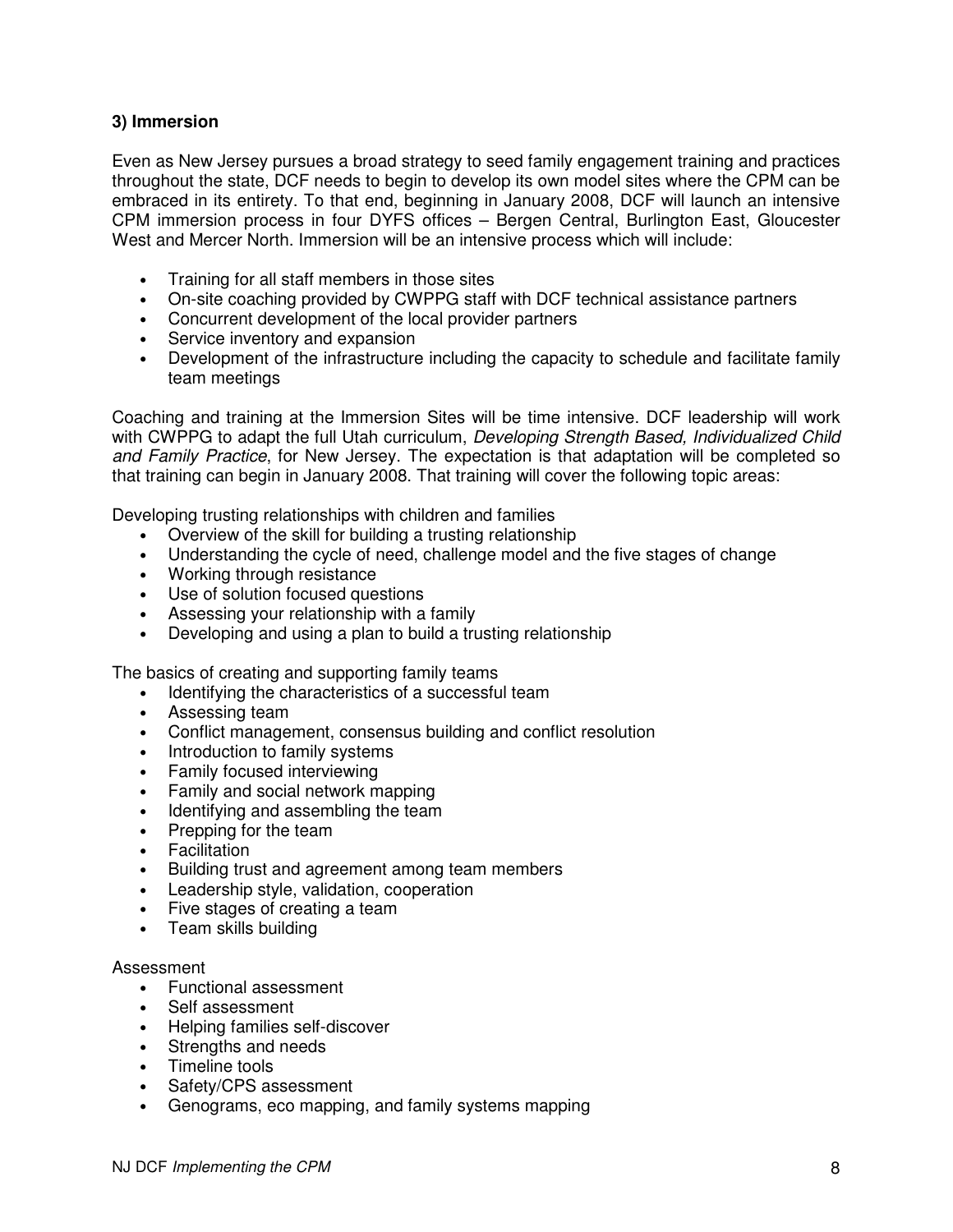- Dual track assessment and investigation
- Quality service reviews and assessing documentation
- On-going assessment
- Strength and resiliency

Using assessment to craft individual plans

- Effective planning
- Gathering assessments
- Practice crafting plans

This training includes both the basic CPM training offered statewide as well as advanced training.

Even as the training is being adapted, CWPPG staff, in conjunction with identified central office technical assistance staff, will meet with the selected Immersion Sites, identify provider partners, and set up a coaching schedule which will be integrated with the training schedule. The early coaching sessions will allow CWPPG to learn the existing culture of the offices and adapt their coaching and training strategies to meet the strengths and needs of each of those offices.

As discussed below in the section on *Focusing on the Fundamentals*, while New Jersey's DYFS offices have made strides in the last 18 months, they are at different places in their organizational development based on the history of previous investment, local demographic changes, access to services, opportunity to hire necessary staff and office culture. The Immersion Sites were selected based on an intensive evaluation process which took into account the factors identified earlier for statewide readiness, as well as the following factors:

- Assessment of readiness as measured by the goals set forth in *Focusing on the Fundamentals*:
	- o Staffing meets targeted fill levels
	- o Majority of staff have moved beyond trainee status
	- o Caseloads balanced
	- $\circ$  Stable referral patterns that could be managed with existing investigatory staff
	- o Stable management, a stabilized supervisory workforce, and low staff turnover rate
	- o Progress in developing resource family practice
	- o Progress in developing adoption practice
- Leadership with a demonstrated interest in family centered practice and some existing demonstrated commitment to family centered practice
- Geographic distribution (one each in north, central, and south) to provide ready access to serve as a peer to peer site and to demonstrate efficacy of model in different geographic areas
- Demographic variation that is representative of the range of challenges across New **Jersey**
- Referral rates and placement rates that are representative (which required excluding outliers in practice)
- Assessment of other pilot efforts to ensure no office is overloaded and any existing pilot efforts can be incorporated into the model

It is important to focus on fully developing these Immersion Sites so that they can flourish and develop into peer-to-peer demonstration sites. That will take time. Approximately 400 staff will need to be fully trained, and the training delivery will have to be calibrated over time to ensure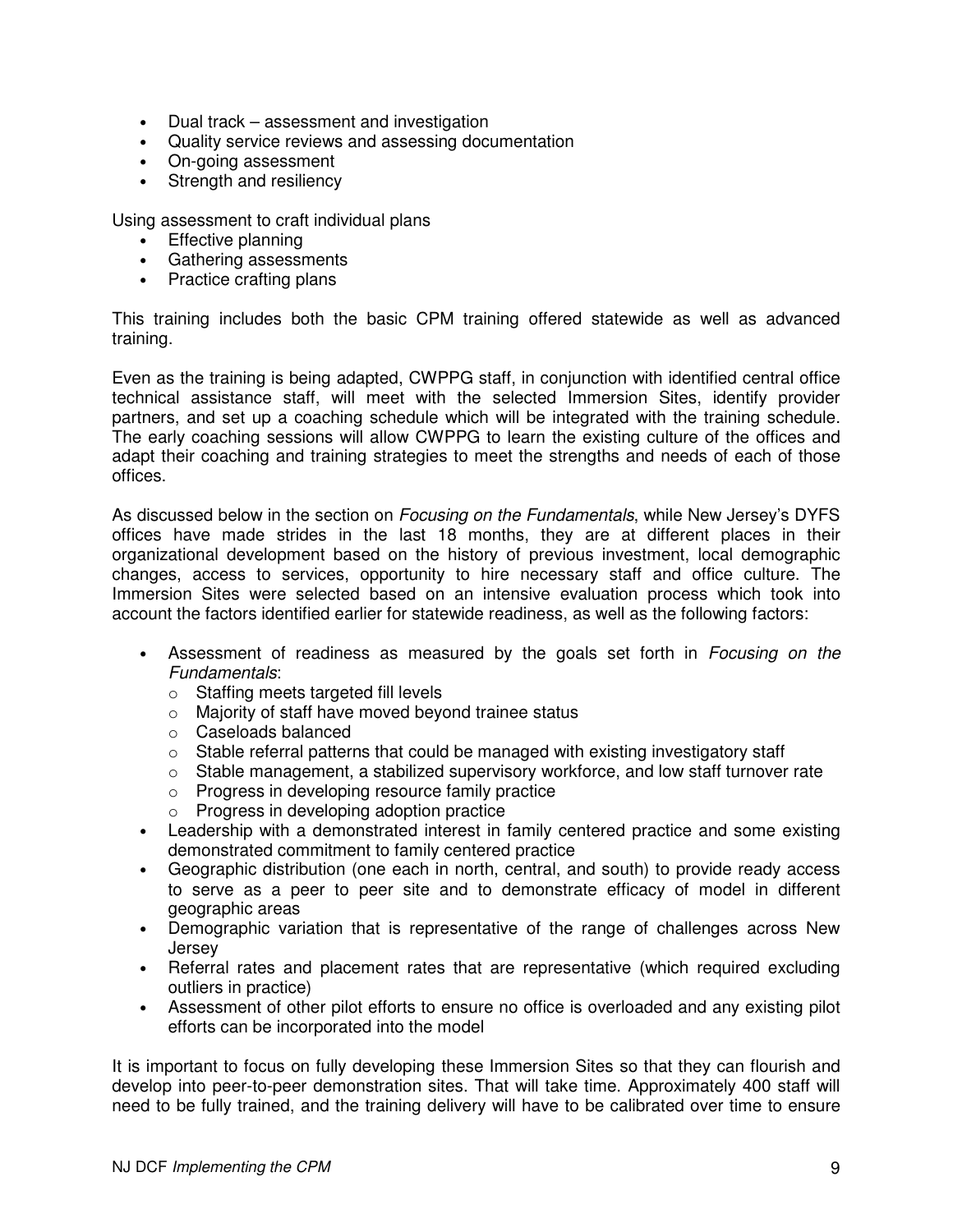sufficient coverage of the existing workload. Coaching and training will be interspersed to allow staff to learn, practice what they learn, reflect on their practice, and incorporate improvements into their practice. There will be regular meetings with leadership to assess progress, identify challenges, problem solve, and engage in mutual learning. This process will take at least 7 months and the fruits of that process will take even longer to realize. If this process begins as anticipated in January 2008, the peer to peer sites will be through the first level of development by July. But it is important to recognize that it will take much longer to see the full flowering of the CPM in practice. Examination of other jurisdictions suggests this is a multi-year process that cannot be truncated – and that there has to be the expectation of setbacks in organizational development along the way. In short, this process is not for the faint of heart – DCF and its stakeholders will have to commit for the long haul to realize return on this investment to achieve a stronger practice with children and families.

These first Immersion Sites will develop more slowly than later sites because they are the pioneers. While there is pride in being the first, they will have to find their way. DCF will take maximum advantage of telescoping that process by leaning heavily on the experience of the CWPPG, but the learning process itself on the ground requires time to absorb and mature. DCF will have to work closely with CWPPG, the federal monitor and other important stakeholders to protect the development of these sites to ensure their development is not rushed nor resources and focus diverted under the pressure of expansion, and to evaluate the efficacy of the immersion approach beginning in July 2008.

#### *Staggering Expansion Beyond Immersion*

Even as the Immersion Sites develop, statewide training in conjunction with focused coaching lead by the local office leadership will help develop readiness throughout the state. Advanced case practice training and advanced intensive coaching will become available to the rest of the offices in the state as local training capacity and technical assistance develop by the second half of 2008. Advanced training and coaching will then be staggered as needed throughout the state taking into account critical measures of readiness:

- 1) Staffing Levels: Staffing must be at or near target staffing levels for caseload carrying and supervisory staff. Ideally, staffing levels for other critical staff, including resource family staff, will also be at or near target level. Most offices are close to achieving these criteria. DCF anticipates, barring unexpected demographic shifts (a spike in referrals, for example), all will meet this criteria by December 2007.
- 2) Staffing Maturity: Given the necessary and welcomed influx of new staff into the local offices, the system staffing maturity level is necessarily low. The threshold here is not high but does require that 80 percent of staff be beyond the six month initial trainee period. Given the high current retention rate, DCF can anticipate that all offices should meet these criteria by January 2008.
- 3) Stable staffing: Offices with a new manager, substantial turnover or changes in supervisory or caseload carrying staff will not meet these criteria. Executive staff are monitoring these areas closely and will be able to effectively evaluate this set of criteria each quarter to determine when an office is ready for advanced training and targeted coaching.
- 4) Caseload targets: Offices must have achieved the caseload targets by office as articulated in Phase I of the MSA. Currently, New Jersey has achieved compliance in excess of 80 percent on all four prongs of the caseload standard. However, two of those prongs grow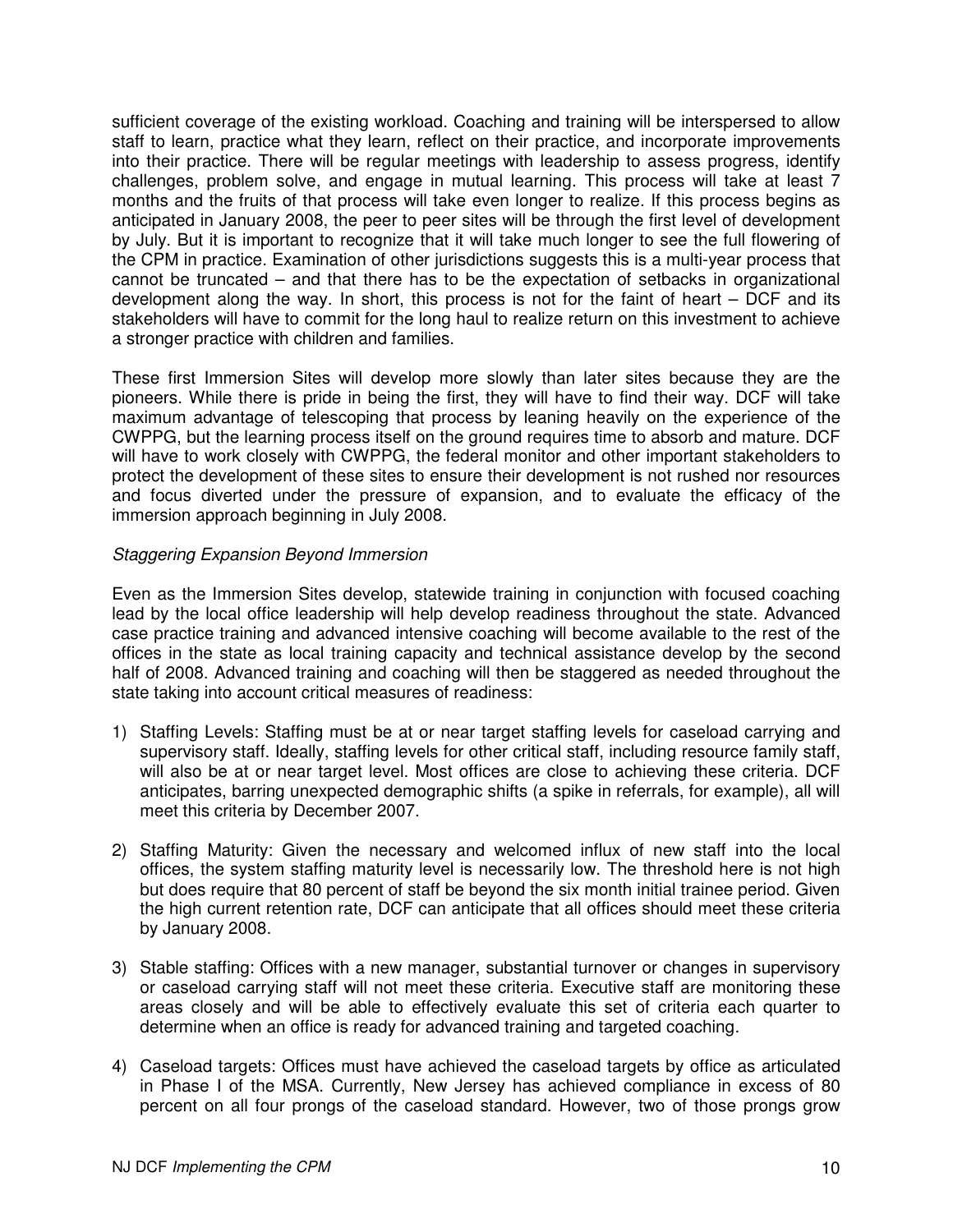more stringent over time. Again, executive leadership has the tools to monitor compliance quarterly and so effectively identify offices meeting these criteria.

- 5) Caseload distribution: Offices must have the capacity and the ability to distribute caseloads evenly among staff so that individual staff are not burdened with excessive caseloads. ADs and managers made considerable progress towards this goal in June 2007 but it will take an additional six to nine months for all offices to have the staff maturity levels necessary followed by measured redistribution practices to affect this goal. Note that barring an unexpected demographic shift (such as a surge in referrals), this projection places New Jersey ahead of the schedule anticipated in the MSA. Nonetheless, DCF needs to proceed cautiously here with close managerial attention and support. Executive leadership does have the tools to effectively monitor these criteria.
- 6) Service development: Service development has been uneven throughout the state for historical reasons. In the past 18 months, DCF began the process of developing resources in some of the most service poor areas of the state and the service development process described in this plan will provide further support in those areas. Nonetheless, those efforts will take time to mature. Previous experience in other jurisdictions suggests the need to develop provider partners in order to effectuate the CPM. So the quarterly readiness assessments will monitor service development to ensure a matched level of service development and identify challenges that will need to be addressed at each stage of the implementation process.
- 7) Training capacity: DCF is frontloading development of the pool of trainers necessary to deliver the basic training statewide. Once that basic training is underway, DCF will then need to develop training capacity to deliver the advanced CPM training and may need to add to the pool of initial trainers. Again, DCF leadership will evaluate its training needs quarterly and adjust as needed.

*Proposed Schedule (subject to change depending on need and capacity)*

- January 2008 Training begins in both the Immersion Sites and statewide
- February 2008 Intensive coaching begins in Immersion Sites
- July 2008 Immersion Sites complete training Managers and casework supervisors statewide will have completed their training Leadership units from each office will have completed training and will be receiving coaching from their leadership on the CPM Evaluate immersion strategy and deploy targeted coaching resources statewide Chart expansion from leadership units to entire offices November 2008 Initial statewide training complete Training plan completed which charts delivery of advanced CPM training statewide
- January 2008 Advanced CPM training begins Coaching expands to every office statewide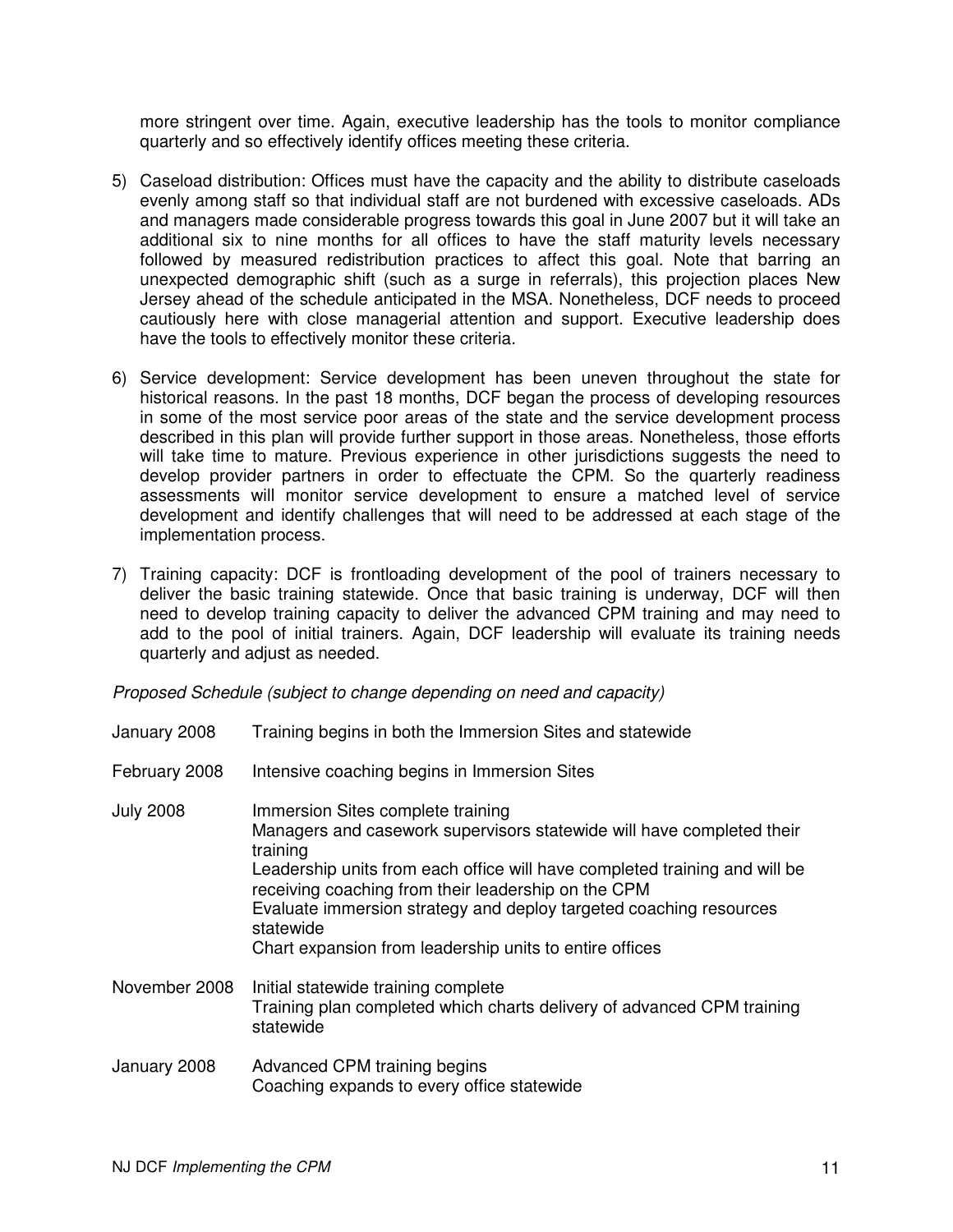#### June 2009 Advanced CPM training complete Evaluate coaching and training statewide

#### **4) Service Development and Budget Transparency**

One of the powerful lessons of reform from other jurisdictions is the need to develop and nurture provider partnerships poised to deliver the continuum of services necessary to support a robust family centered child welfare practice. The CPM articulated by New Jersey has a profound effect not only on existing state staff, it may also require changes in practice by provider partners. Those changes include:

- Embracing the principles of family centered, strengths based practice
- Commitment and capacity to participate in family meetings
- Flexibility in service delivery (in substance, in timing, and in methodology)
- Willingness and capacity to experiment and test new methods of service delivery and types of services
- Willingness and capacity to make agency staff available for training
- Development of service continuums rather than single service delivery models

The development of provider partnerships must begin on the same timeframe as the development of the other prongs of the reform so as to be ready when called upon to participate as full partners throughout the planning process, during the training and coaching phases, as members of the developing family teams, and to respond to service requests as the service needs are identified through robust family engagement.

As a core component of the Immersion process, DCF will inventory, across all its divisions, the public and private investments it makes in the county within which the CPM immersion is underway. In these initial four counties – Bergen, Burlington, Gloucester and Mercer – DCF will strive to publish a transparent child and family-based budget of investments and services by May 2008, including an index of children and families served within that county.

The pilot development of a child and family based budget in these four counties will include an accounting of the increased investment in services over the past 20 months of the reform. That increased investment across the state includes:

- Expansion of flex funds
- Expansion of visitation support services
- Expansion of concurrent planning services
- Investments in developing a new differential response model
- Investments in-home visitation services
- Expansion of school-based services
- Development of pilot family success centers
- Expansion of specialty beds to meet the needs of previously unmet populations
- Investments in new resource family recruitment partnerships
- Expansion of health care services for children in out-of-home placement
- Expansion of domestic violence services
- Expansion of transitional living services for youth ages 18-21
- Expansion in tuition assistance for DYFS involved youth attending college and technical schools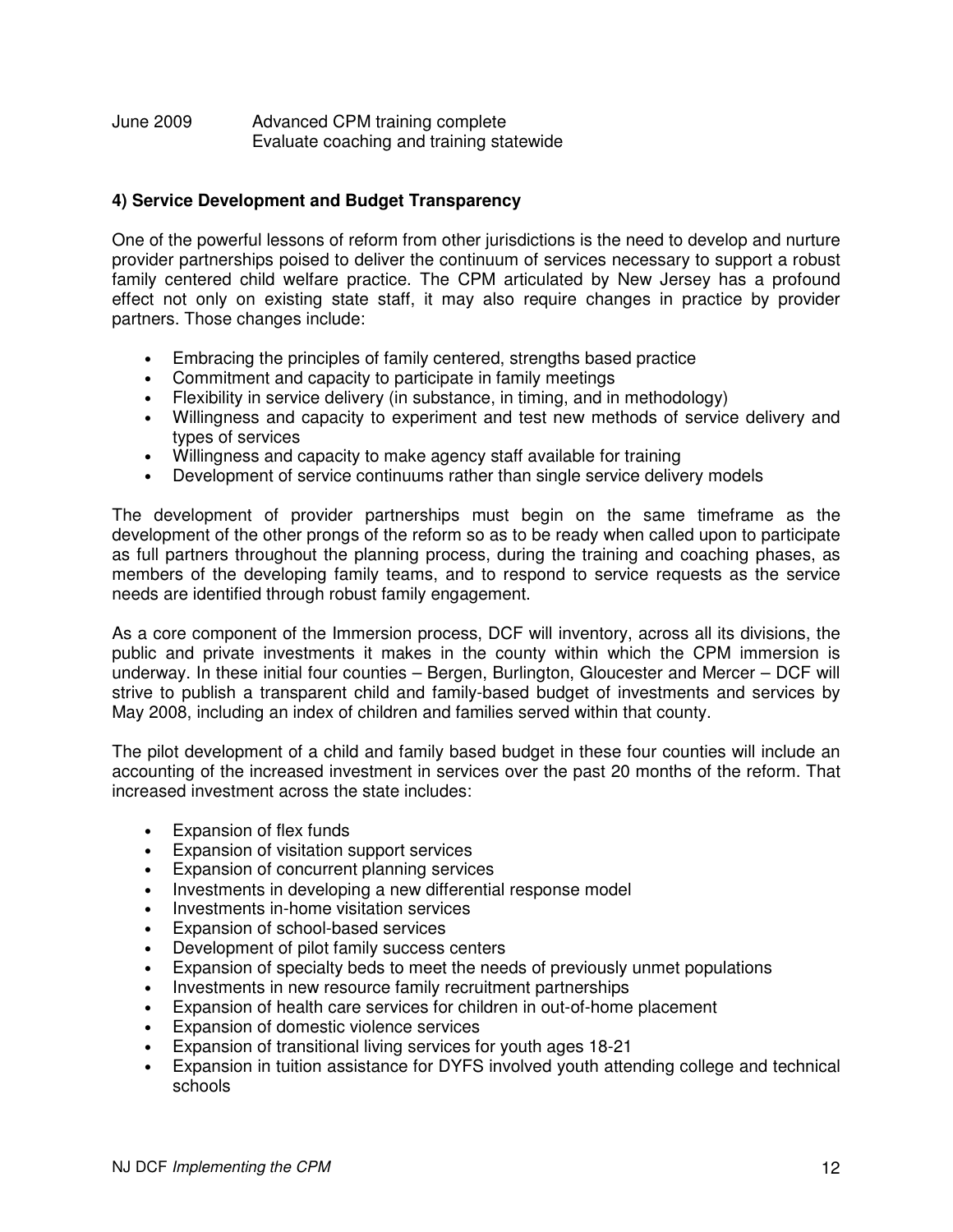The CPM planning work by each of the areas also revealed that New Jersey has existing provider partners with a history of delivering family-focused, strengths-based services who are eager to partner – both to assist in training delivery and to work hand in hand in the development of the necessary service continuum to support the full CPM. While distribution of these providers is not equal throughout the state, some areas will have the benefit of an existing pool of potential provider partners.

Nonetheless, the ADs also surfaced some continuing areas of significant need beyond training and coaching:

- Welcoming, accessible and neutral space for family meetings and visitation
- Intensive in home services
- Flex funds for refreshments, child care, and other costs associated with family meetings
- Transportation supports
- Expansion of existing contracts with partner providers with a demonstrated capacity for family engagement
- Expansion of substance abuse, counseling, and other child and family services
- Family friendly publications (in English and Spanish) to explain family meetings and the CPM

DCF has set aside resources to support this necessary service expansion and will build on the experience of CWPPG in the design of the service delivery models. But there is still important and substantial work to be done in drafting and then executing the necessary Requests for Proposal (RFPs). While in the last 18 months, DCF has honed its ability and capacity to generate, review and award grants for services pursuant to RFPs, even the most streamlined process will take four to six months to effect, and depending on provider readiness, a provider could take several months to grow the capacity to serve as a full provider partner.

The process of drafting the initial necessary RFPs will drive to a target issuance date of spring 2008. In the interim, New Jersey will analyze its existing contracts to identify those which are already suited to serve in the provider partnership role. New Jersey will rely on flex funding to supplement service needs, much as other jurisdictions in the midst of reform have successfully done.

#### **5) Continued Focus on the Fundamentals**

Throughout this process, DCF leadership must continue to develop all the foundational areas identified in *Focusing on the Fundamentals*. Those commitments include:

- Maintenance of targeted staffing levels
- Retention of existing staff and stabilization of staff by role
- Achieving caseload targets and balancing individual caseloads
- Coaching and supporting trainee staff as they mature
- Adjustment of staffing levels to meet changing demographic needs
- Supporting statewide roll-out of the New Jersey Spirit system
- Continued development of the ten concurrent planning sites and roll out of new sites
- Continued support of adoption practice and achievement of adoption finalization targets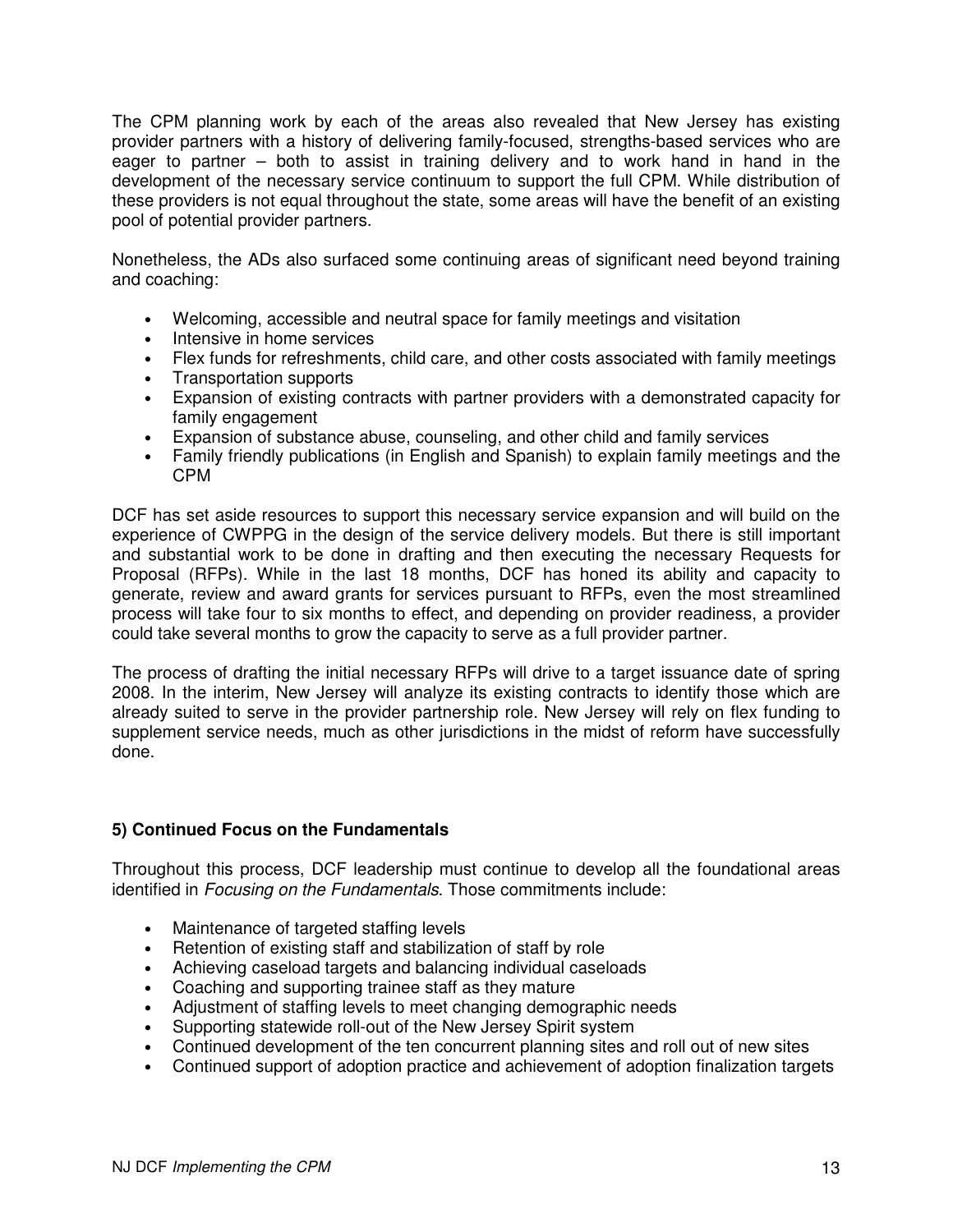- Continued support of resource family recruitment and retention practice, including new efforts to revise existing regulations to better support families and more sophisticated targeting of resource family development by local area need
- Continued commitment to support robust safety practices including continued development of screening staff, support to ensure continued rapid investigative response, full utilization of structured decision-making tools, regular visitation, and the range of other critical safety-related practices, and support of Institutional Abuse Investigation Unit (IAIU) staff
- Meet aggressive targets for health care service delivery for children in out-of-home placement

DCF must continue to meet the range of other demands set forth in the MSA and the blueprint for piloting reforms between DYFS and DCBHS that aim to strengthen coordination and dismantle barriers to service. Lessons from other jurisdictions suggest that it is difficult and delicate to maintain focus and support for the basics through this next level of reform. Ignoring the basics has been the death knell of reform efforts in other jurisdictions. It is critical to recognize that it all must be attended to – and that capacity is not unlimited. The CPM cannot be implemented successfully if the foundation crumbles, and leadership must partner with stakeholders to ensure continued attendance to basic needs throughout the CPM implementation process.

#### **6) Enhanced Planning and Coordination between DYFS and DCBHS**

Genuine improvements require case practice changes that extend beyond the Modified Settlement Agreement, and beyond DYFS, which is why enhanced coordination between DYFS and DCBHS is a core strategy.

In 2006-2007, DCBHS undertook an assessment process that examined ways to make the system more accessible for youth and families and help families keep children at home, in school and out of trouble. As part of this assessment, DCBHS held nine (9) focus groups with key stakeholders and three (3) public hearings to gather to ideas and recommendations for restructuring of the Contracted System Administrator (CSA, the role currently performed by Value Options), issued a Request for Information (RFI) to give potential bidders an opportunity to showcase the services and technologies that are available, conducted three (3) regional public hearings to receive input directly from youth, families and advocates on case management, established a case management work group to explore unified case management services and established a Steering Committee to make recommendations on System of Care improvements.

A strong and consistent recommendation to DCF was to pilot unification and coordination of CMO and YCM services in three regions of the state, yielding integrated care coordination entities serving youth with high and moderate levels of needs. By unifying case management, DCF will be forming a single entity that will exercise significant responsibility for brokering services in a local area. The sole focus of this entity is to ensure the best and most appropriate services for each child served, and to strengthen coordination with DYFS for children involved in the child welfare system and in need of behavioral health services. Therefore, DCF has committed: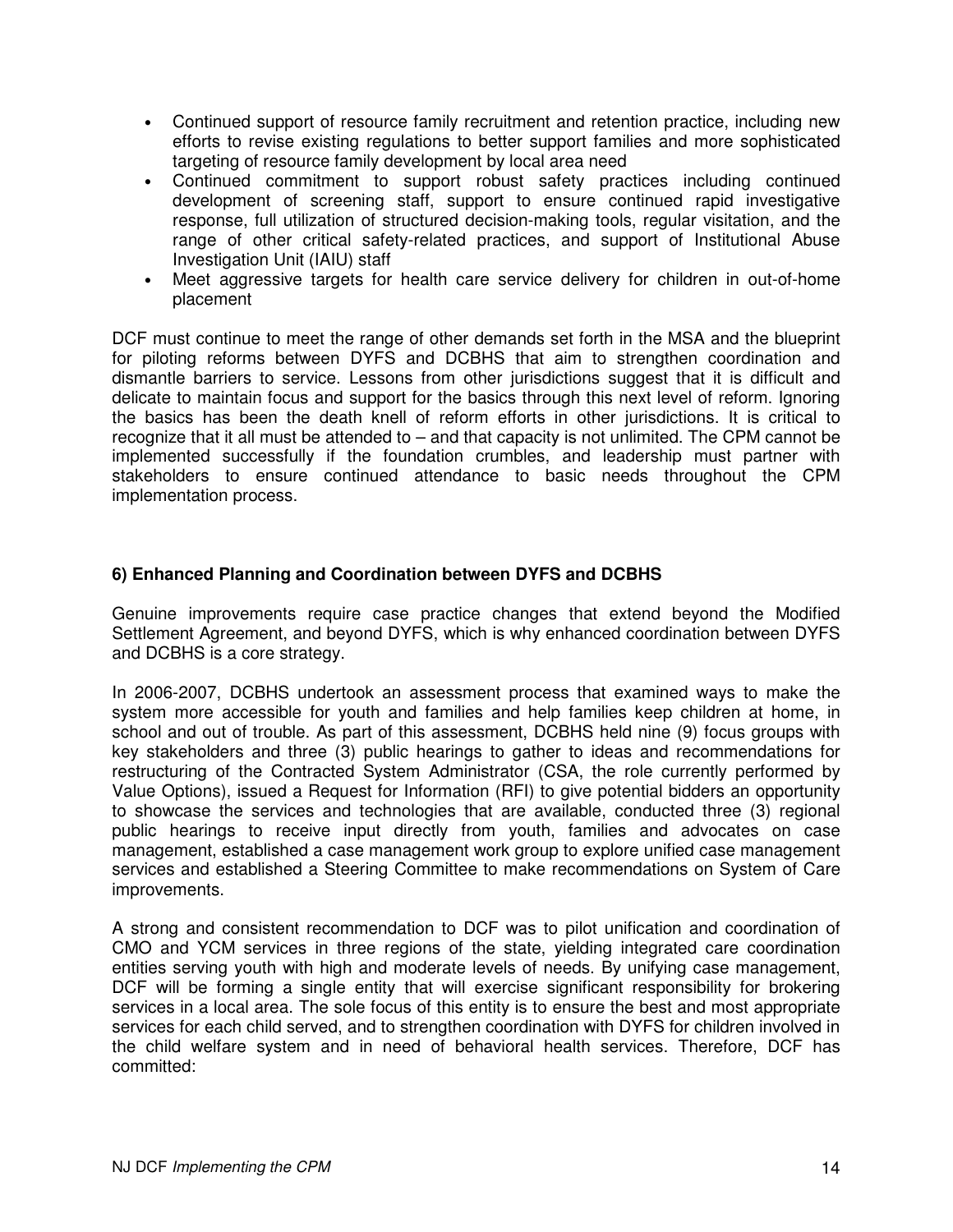- Unify case management (between CMOs and YCMs) and end dual case management between CMOs/YCMs and DYFS in three pilot areas in 2008.
- Deploy clinical staff to DYFS offices in three pilot areas to improve planning for children's behavioral health needs and coordination with the local behavioral health System of Care
- Statewide, enhance planning and coordination between DYFS and DCBHS for youth in residential care, prioritizing safely stepping children and youth down to less restrictive, community-based care
- Expand Team Lead roles to support stepping youth down from deep-end, residential care, organized and led from within the DYFS area offices
- In addition, by January 2008, DCF will publish a plan to improve DYFS' direct access to behavioral health services for children and youth involved with DYFS.

DCF is now soliciting joint proposals for CMO-YCM unification that allows local entities the opportunity to propose how unification of case management would occur. Proposals are due to DCF in October and will be implemented in 2008. This will begin the process of eliminating dual case management services both within DCBHS, between YCMs and CMOs, and between DCBHS and DYFS by transitioning youth who are dually-managed by a CMO or YCM and DYFS to the most appropriate entity. DYFS will take the lead in cases involving safety and permanency.

In areas where case management unification occurs, DCBHS case management entities will deploy clinical staff into DYFS Local Offices to provide technical assistance, support clinical practice and provide a functional bridge between the child welfare and child behavioral health systems. This pilot program may be expanded in 2008 to other DYFS offices to improve coordination between the Divisions.

DCBHS team leader positions are being reassigned to work within DYFS Area Offices where they will continue be the critical link to community providers, the Contract System Administrator (CSA), and DCBHS providers, but in an expanded role that has them supporting inter-Divisional efforts to return DYFS youth from out-of-home residential care. The work, often called "stepdown," will begin with youth deemed ready to leave their present provider. Team leads will be an essential link in an effort to coordinate and problem-solve all of the challenges inherent to this work: access to community based services, family and kin options, educational placements etc. This will be an important step to strengthen the coordination and communication between DYFS and DCBHS.

#### **Development of Continuous Quality Improvement Capacity**

DCF embraces the oft-stated observation that what gets measured gets changed. In the first 18 months of its creation, DCF has collected, analyzed and published data on key system indicators – and will continue to expand the areas of measurement moving forward. A strong system utilizes both quantitative and qualitative sources of measurements. New Jersey has already made investments in both areas and commits to growing that capacity through this next phase of the reform.

Extensive examination of continuous quality improvement (CQI) in the child welfare field and other fields suggests that moving CQI as close to the field as possible improves the quality of the information collected and provides the best opportunity to ensure utilization of that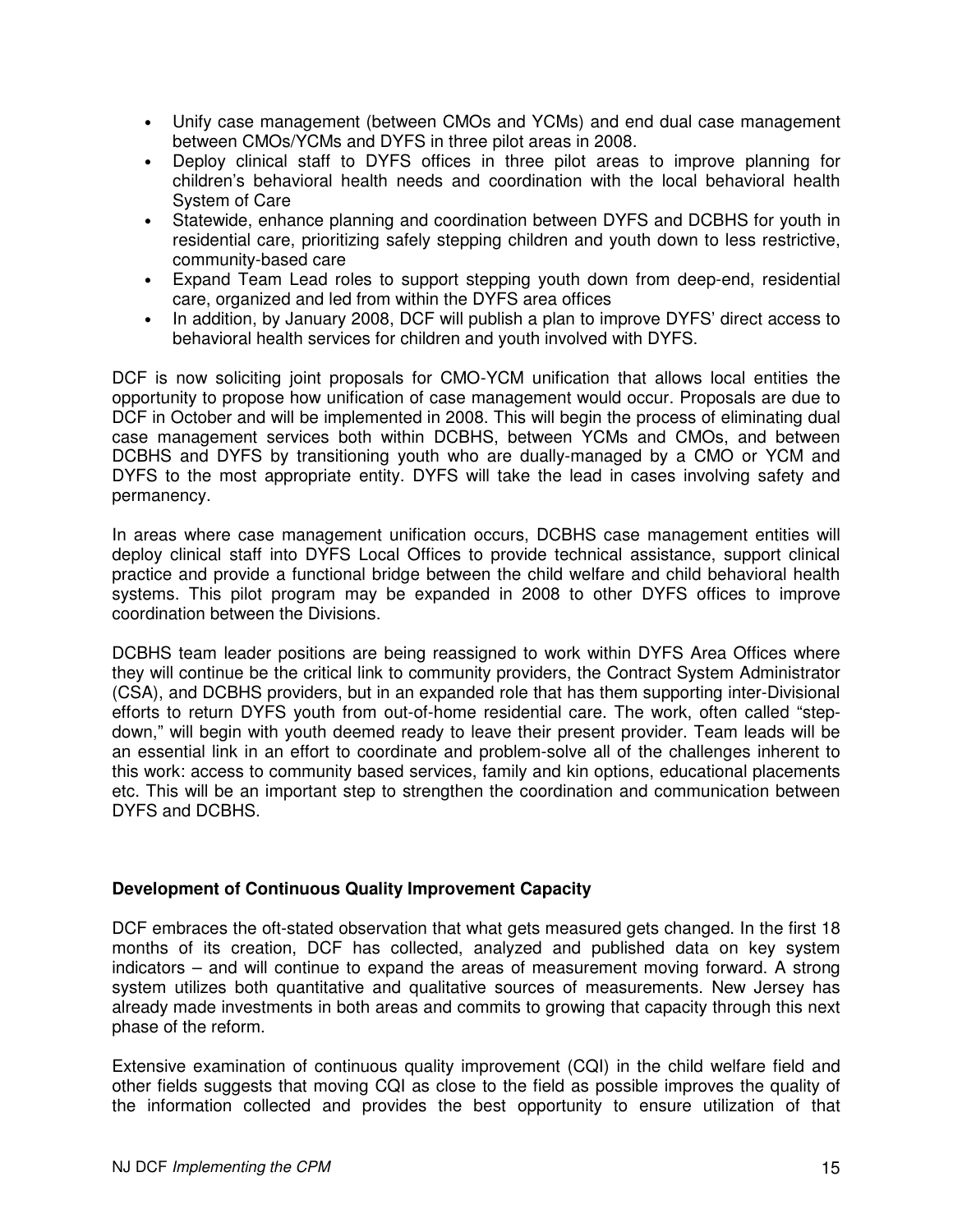information where it counts the most, at the point of service delivery, which for DCF, is the work with children and families. To that end, over the past year, DCF has moved firmly away from the traditional child welfare quality assurance (QA) model of a centralized unit that conducts case audits in the field in favor of moving that capacity out regionally with technical assistance support from the central office. Each area office now has its own CQI coordinator responsible for coaching managers, supervisors, and staff on assessing performance. Those CQI coordinators are also responsible for collecting data on key indicators, sharing that data with their offices and area director staff, and the area directors, in turn, report that information to executive leadership. The central office provides technical assistance. CQI loops continuously through the field up through the area office to executive leadership and then back through executive leadership to area office to the field. Information sharing flows both ways, on the field level, influencing practice, and in turn, practice informs policy, resource distribution, and leadership focus. The diagram below illustrates the CQI process embraced by DCF.



**Framework for Quality** 

In the first phase of its CQI development, DCF has focused on expanding access to Safe Measures, a powerful analytic tool that allows tracking against critical child welfare indicators by worker, supervisor, office, area, and statewide. For the first time, DCF opened up access to Safe Measures to staff. The central CQI technical assistance group traveled to every office in the state training staff at every level on how to utilize Safe Measures. Special training was then provided to the CQI coordinators who learned how to utilize the information in Safe Measures to create system performance analyses on key indicators. Central office technical assistance staff hold regular meetings with the CQI coordinators together in a group and provide individual tutoring and support to meet the individual needs of each area.

The investment in Safe Measures has given managers and staff the tools they need to make visible their practice – to celebrate progress and to identify and address challenges. The end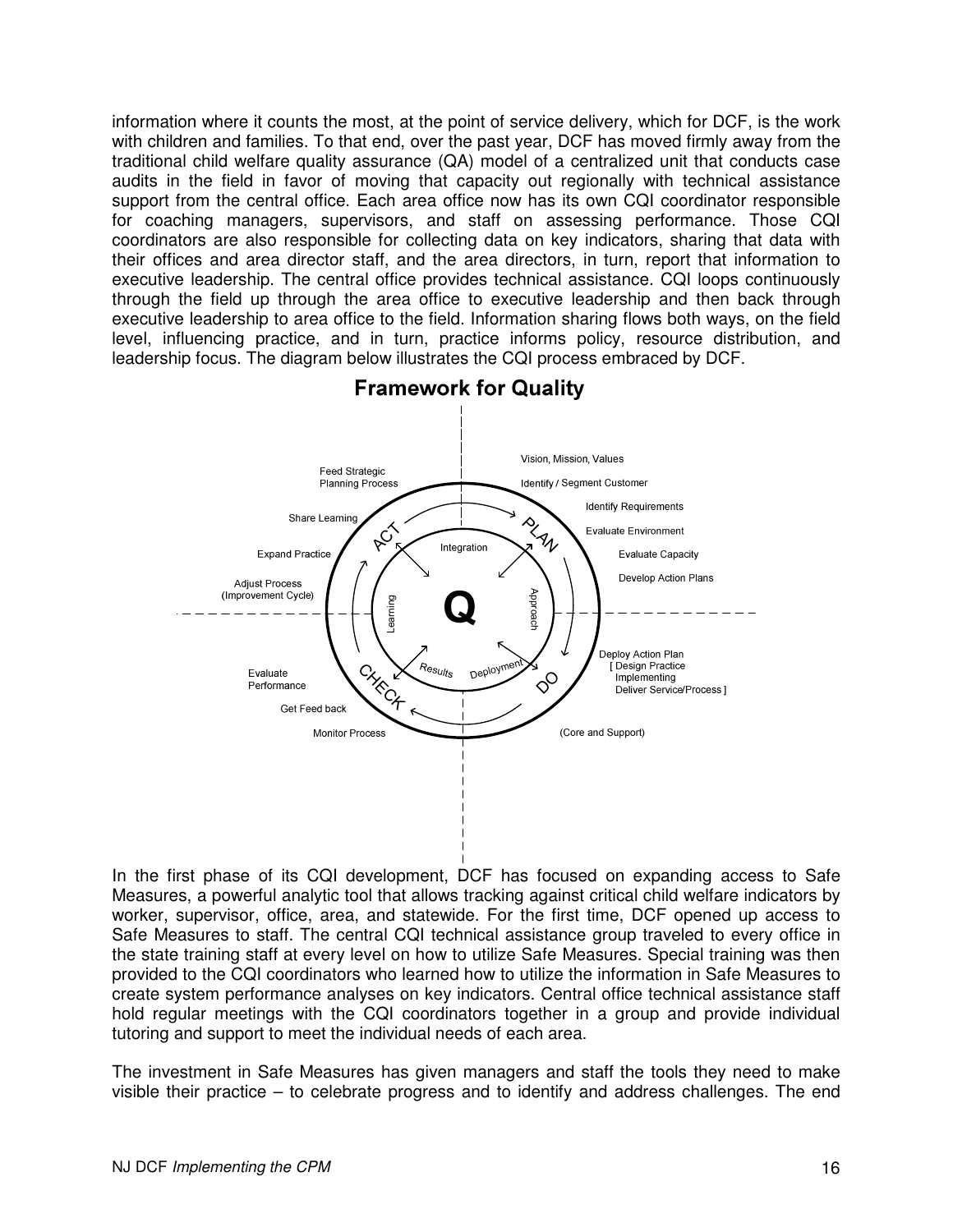results are measurable. For example, staff made extensive use of Safe Measures to track progress against the caseload standards set forth in the MSA. With constant consultation with the central office, area directors and managers targeted strained areas of practice. Hiring was directed to known areas of need and caseloads began to be distributed rationally across individual staff. Staff who struggled with their caseloads were easily identified and received extra support to help them attain the caseload standards. The end result was that DCF not only met but exceeded its caseload targets for June 2007.

The next important investment has come with the roll-out of New Jersey Spirit (NJS). While DCF has wrung maximum value out of the information contained in its legacy SIS system, NJS, when fully implemented, will collect far more information. Safe Measures is being adapted to NJS and the end result is that staff at every level of the organization will have access to an even wider range of performance measures. It will take sometime to see the return on NJS as it is an extensive system with a steep learning curve and given its complexity, DCF expects to make ongoing modifications and adjustments to business practices and utilization over this next year. Nonetheless, once the new reporting processes are up and running, DCF will have access to an extensive range of real time information on system performance.

Much of this early phase of CQI development has focused on quantitative measurement, in keeping with the schedule set forth in Phase I of the MSA. In the MSA, outcome measurement, for the purposes of monitoring, begins in Phase II. The MSA structure recognizes that it will take time for the state to produce the outcomes that are the ultimate goal of the reform and so deliberately built in a period to allow the state to develop and mature organizationally. In parallel, the state is developing the capacity to measure outcomes. While outside the scope of Phase I of the MSA, the state has utilized two sources: publishing data analyzed by the federal government as part of its Child and Family Service Reviews and a wide range of indicators produced as the result of a contract for longitudinal analysis with the Chapin Hall Center, a leading child welfare institute. Those two sources of information will provide a firm foundation for New Jersey to develop the capacity it needs by Phase II to be monitored with respect to outcomes.

With regard to the qualitative, New Jersey will focus on developing its quality service review (QSR) capacity, spurred on by the need to track implementation of the CPM going forward. New Jersey will also integrate the QSR development with its development of other qualitative tools, to ensure offices have all the qualitative feedback they need to track their progress. In particular, New Jersey will ensure a smooth integration with the federally required Child and Family Services Review (CFSR). The Federal CFSR process is mandatory and requires considerable attention and resources to support. The process of assessment for the Federal CFSR begins for New Jersey in October 2007 and requires intensive data analysis, stakeholder consultation, and preparation for the on-site CFSR. New Jersey's data sample must be prepared in fall 2008 and finalized by January 2009 in preparation for the on-site in spring 2009. In the past, New Jersey has dual-tracked the CFSR process alongside the other QA processes required as part of the lawsuit. Going forward, those processes must be integrated in order to ensure there are sufficient resources and attention paid to both important processes.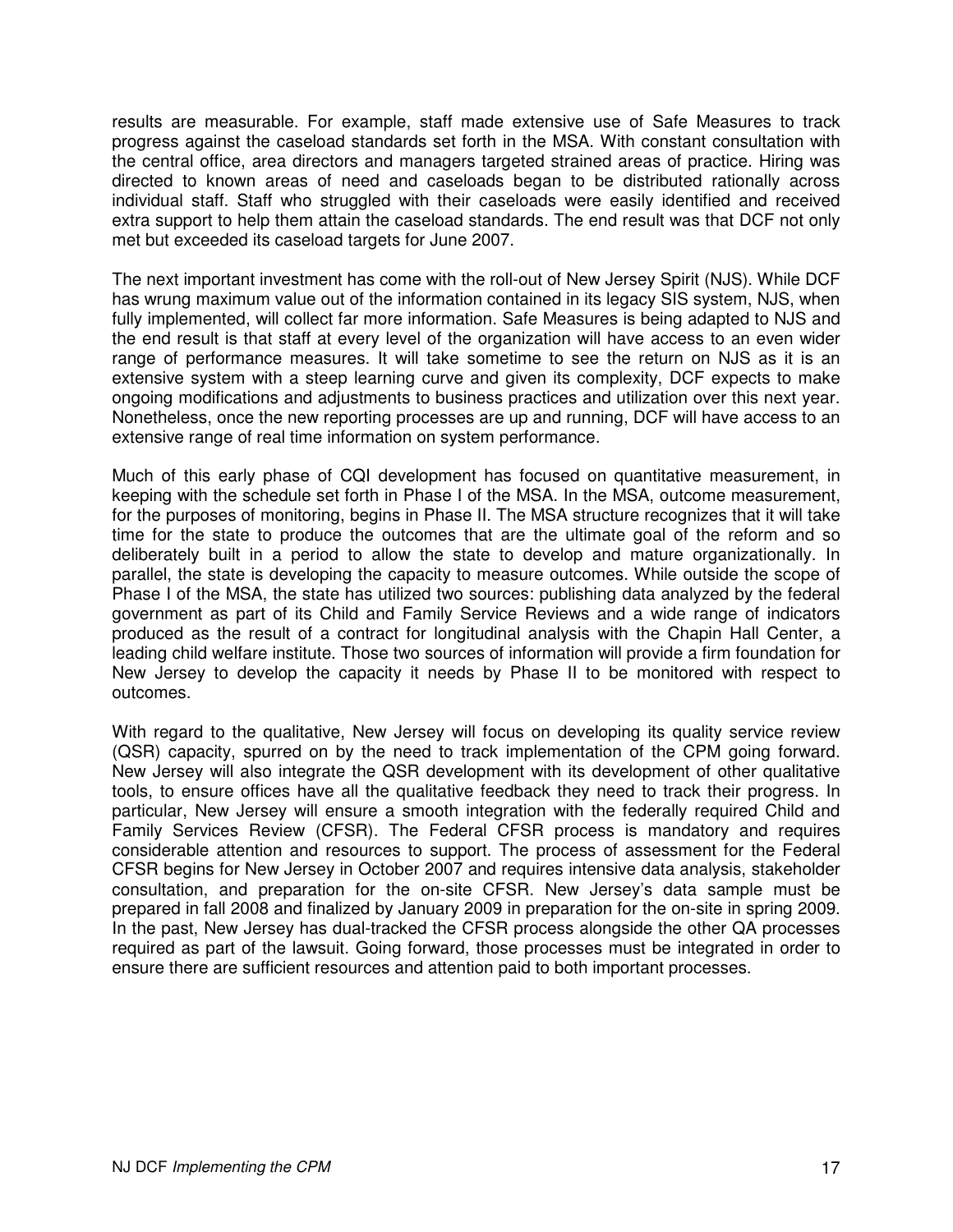#### **Evaluating the CPM**

The MSA identifies three tasks related to evaluating the CPM at this stage of the reform:

- Identifying a methodology to track implementation of the CPM
- Establishing a baseline against which to track implementation of the CPM
- Reporting by the federal monitor focused on the quality of the CPM and the steps taken to implement it

Specifically, the MSA states the following with regard to the CPM:

*The parties acknowledge that a high quality CPM is essential to the children in the plaintiff class; that it will take several years to achieve the necessary level of performance; and that progress towards this goal shall be measured accordingly…. Beginning January 2007 the Monitor shall, in consultation with the parties, identify the methodology to be used in tracking successful implementation of the CPM. This methodology may be phased in over time, such that baselines may be created as soon as practicable, but baseline data shall be available for key practice elements no later than December 2007….In reporting during Phase I on the State's compliance, with the commitments [related to the CPM] the Monitor shall focus primarily on the quality of the CPM and the steps taken by the State to implement it.*

#### **Methodology**

Currently, the proposed methodology to be used in tracking successful implementation of the CPM shall primarily be a combination of either or both quality service reviews or the longitudinal outcome data such as that developed for DCF by the Chapin Hall Center for Children. Quality service reviews could be phased in over time with a schedule to be developed between DCF and the federal monitor by December 2008. During 2008, New Jersey could work with the Federal Monitor to develop the QSR tools and/or other qualitative or quantitative tools for their suitability for utilization as part of Phase II of the MSA.

If a QSR type of methodology is selected, at the beginning those reviews will be focused – they may be concentrated in selected areas of practice rather than full blown QSRs and they would be utilized in the first Immersion Sites. The QSR practice would then be extended to the balance of the state according to a schedule developed in consultation with the Federal Monitor, but which also weights heavily the developmental needs of the CPM practice in each area.

Finally, managing this proposed QSR process throughout Phase I will be challenging for the state. Any QSR takes considerable resources and time – and so requires trade-offs relative to other priorities. Nonetheless, an extensive review of best practice has convinced DCF that this could be an approach to measuring CPM implementation. Or it could be that a variation on the longitudinal outcome measures such as those developed by Chapin Hall could be best. Decisions about the best methodologies will be developed as CPM planning matures – DCF and the Federal Monitor have the advantage of on-site support and consultation by the CWPPG.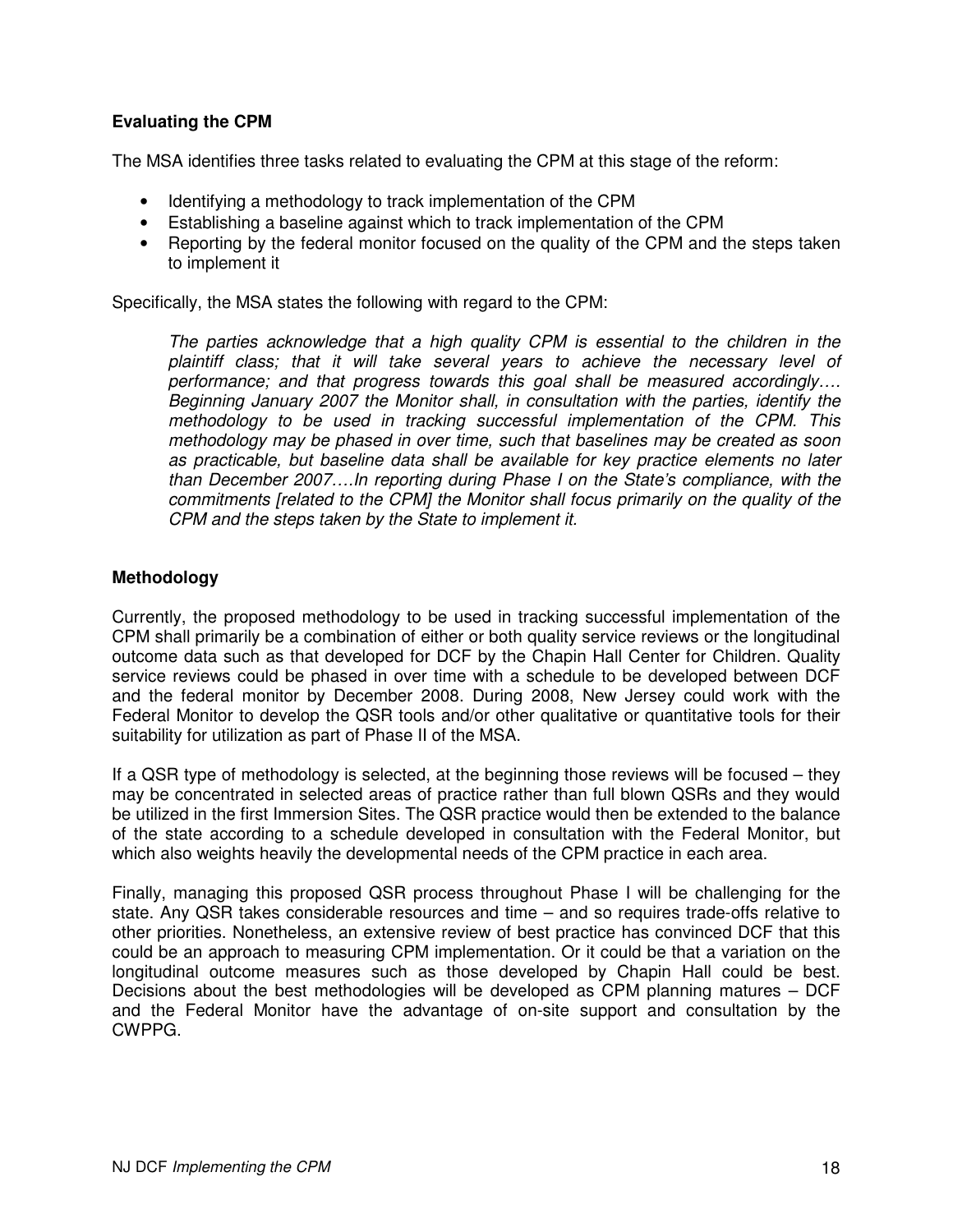#### **Baseline**

The baseline information for evaluating the CPM can be drawn from either the pre-existing Chapin Hall longitudinal outcome analyses or the QSRs previously conducted in New Jersey in September 2005 through March 2006. Over the next several months, as the Federal Monitor, DCF and the plaintiffs meet to discuss the MSA's Phase II measurements, they will then decide on baselines to be utilized in measuring the implementation of the CPM.

#### **Monitoring**

For Phase I of the agreement, the federal monitor focuses primarily on the quality of the articulated CPM and the processes associated with implementation. In New Jersey, the monitor participated fully in the development of the CPM. Understanding that the model may continue to grow and change with the system, to date, the federal monitor has expressed satisfaction with the substance and process described in the model.

The next challenge lies in monitoring the implementation. To that end, the federal monitor asked the state to provide this CPM implementation plan. The plan supports clear benchmarks for monitoring implementation. Examples include:

- 1) Training: What training do the casework staff, supervisors, and aides receive on the CPM? What percentage of those staff are trained?
- 2) Leadership: Did the Leadership Summit occur? When the federal monitor interviews executive management, area directors and managers, can they fully articulate the critical elements of the CPM? Are they continuing to perform well relative to the measures set forth in Focusing on the Fundamentals?
- 3) Immersion (Phase 1): Is the state successful in selecting four sites for immersion? Are the staff in those sites fully trained in the CPM? When the monitor visits those sites:
	- Do they witness CPM coaching?
	- Can the staff articulate the critical elements of the CPM?
	- Are family meetings taking place?
- 4) Timeframes: is the state adhering to the timeframes set forth for the implementation of the CPM? Are the timeframes set forth in the MSA being adhered to?
- 5) Service Expansion: Did the state issue the required RFPs? Did the state select provider partners in the immersion and then expansion areas? Do staff and families report broader access to services? Do they report greater satisfaction with services?
- 6) Evaluation: Has the state developed the capacity to implement the QSR? Has the state completed QSRs in the targeted site according to the QSR schedule set forth above?

Given the structure of the MSA, monitoring of outcomes begins with Phase II of the agreement.